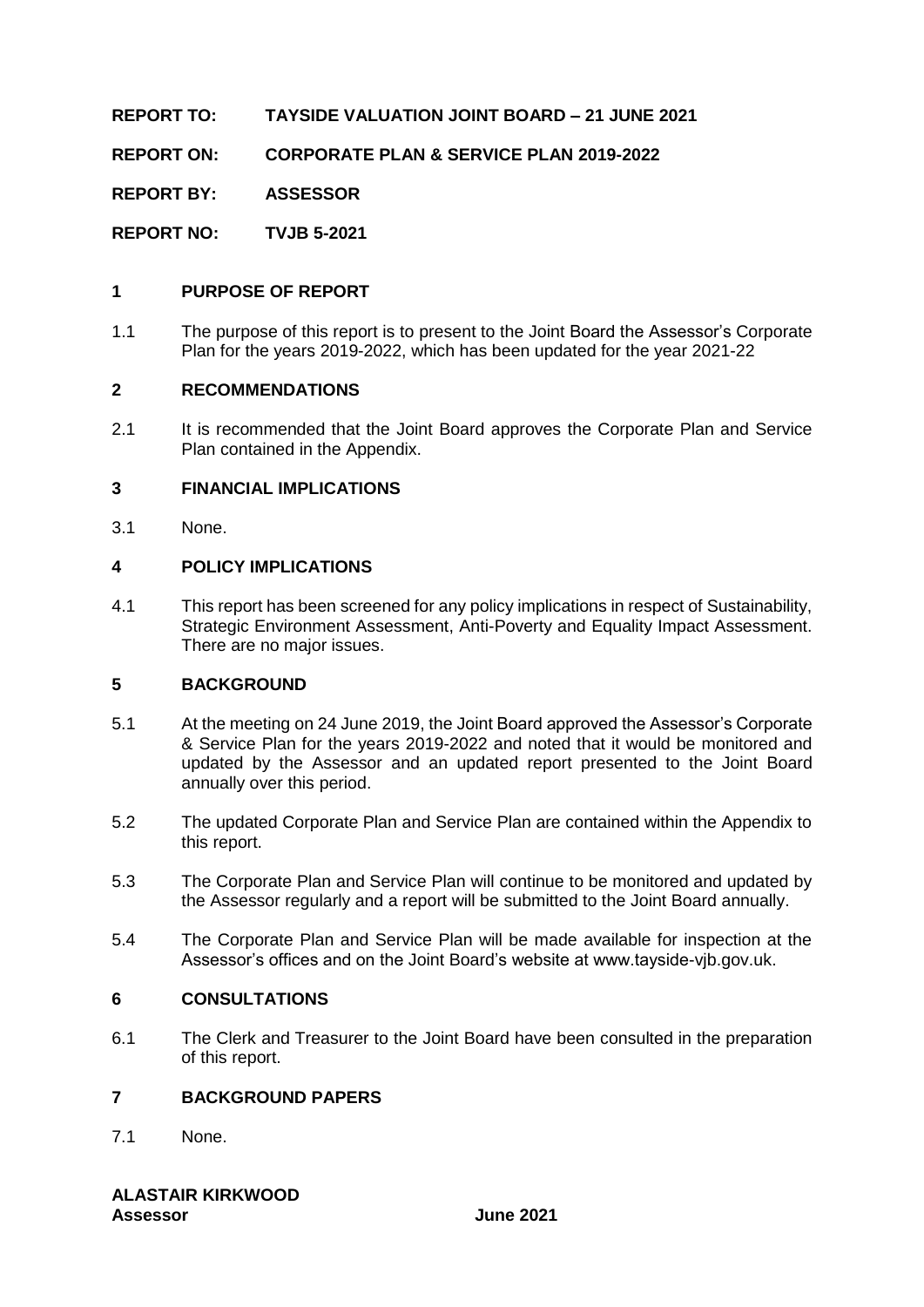**APPENDIX**

## *TAYSIDE VALUATION JOINT BOARD*



## *CORPORATE PLAN & SERVICE PLAN 2019 - 2022*

Updated April 2021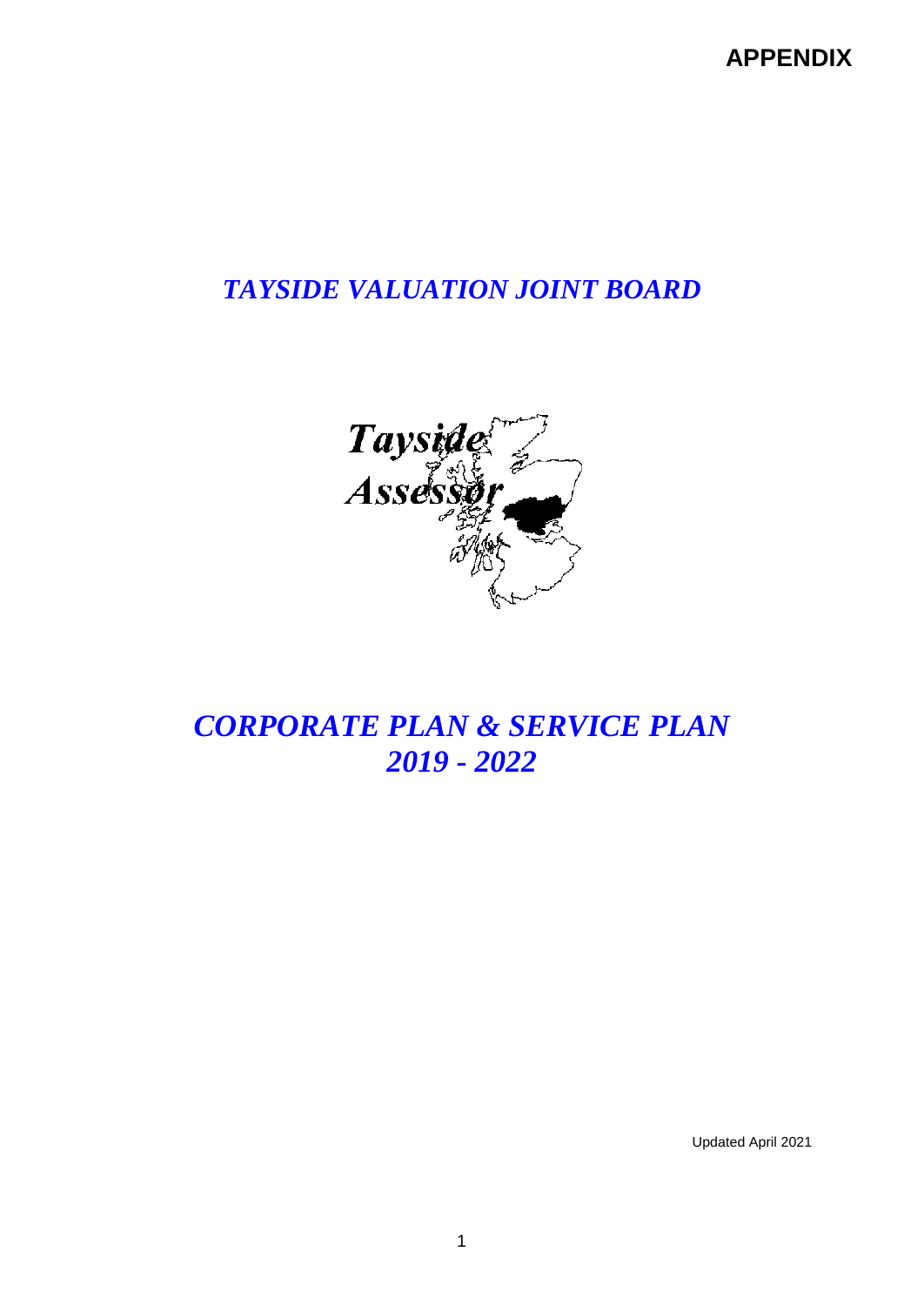## **CORPORATE PLAN**

#### **1 SERVICE MISSION & VISION**

Tayside Valuation Joint Board's mission is to ensure best value and provide equitable, customer focussed, high quality, professional valuation and electoral services for all its stakeholders.

Our vision is to provide valuation and electoral services in accordance with statute and in a manner that is exemplary.

#### **2 PURPOSE AND SCOPE OF SERVICES**

#### 2.1 **Introduction**

The statutory duties allocated to the Assessor for Tayside Valuation Joint Board are the maintenance of the non-domestic Valuation Roll and the Council Tax Valuation List for the valuation areas of Angus, Dundee City and Perth & Kinross Councils.

In addition, both Angus and Perth & Kinross Councils have appointed the Assessor as Electoral Registration Officer for their respective Council areas.

#### 2.2 **Valuation Roll**

The Valuation Roll is a statutory document which lists all non-domestic lands and heritages within the Valuation Area. The Valuation Roll includes an entry for each nondomestic subject in the area and each entry contains the details of the properties' ownership, occupation and it's Rateable Value. The Rateable Value is an estimate of the annual rental value of the property and reflects the statutory basis upon which this must be assessed. The Rateable Value appearing in the Valuation Roll will be used by the Local Authority to determine the level of Non-Domestic Rates to be paid by the occupier. The Assessor is responsible for maintaining the Valuation Roll by adding any new entries, amending existing entries and deleting any entries which are no longer appropriate on a daily basis.

It is a fundamental feature of the system of non-domestic rating that each proprietor, tenant and occupier shall be entitled to appeal against an entry appearing in the Valuation Roll, subject to certain statutory time limits.

In addition to the maintenance of the Roll, the Assessor is required to carry out a General Revaluation of all subjects periodically and to deal with all appeals arising therefrom. The latest General Revaluation came into force on 1 April 2017 and this will remain in force, amended as appropriate, until it is superseded. The next General Revaluation is due to come into effect on 1 April 2022.

As at 1 April 2021, there were a total of 21,820 subjects on the Valuation Roll, and the total Rateable Value at that date was approximately £430 million for all three Council areas.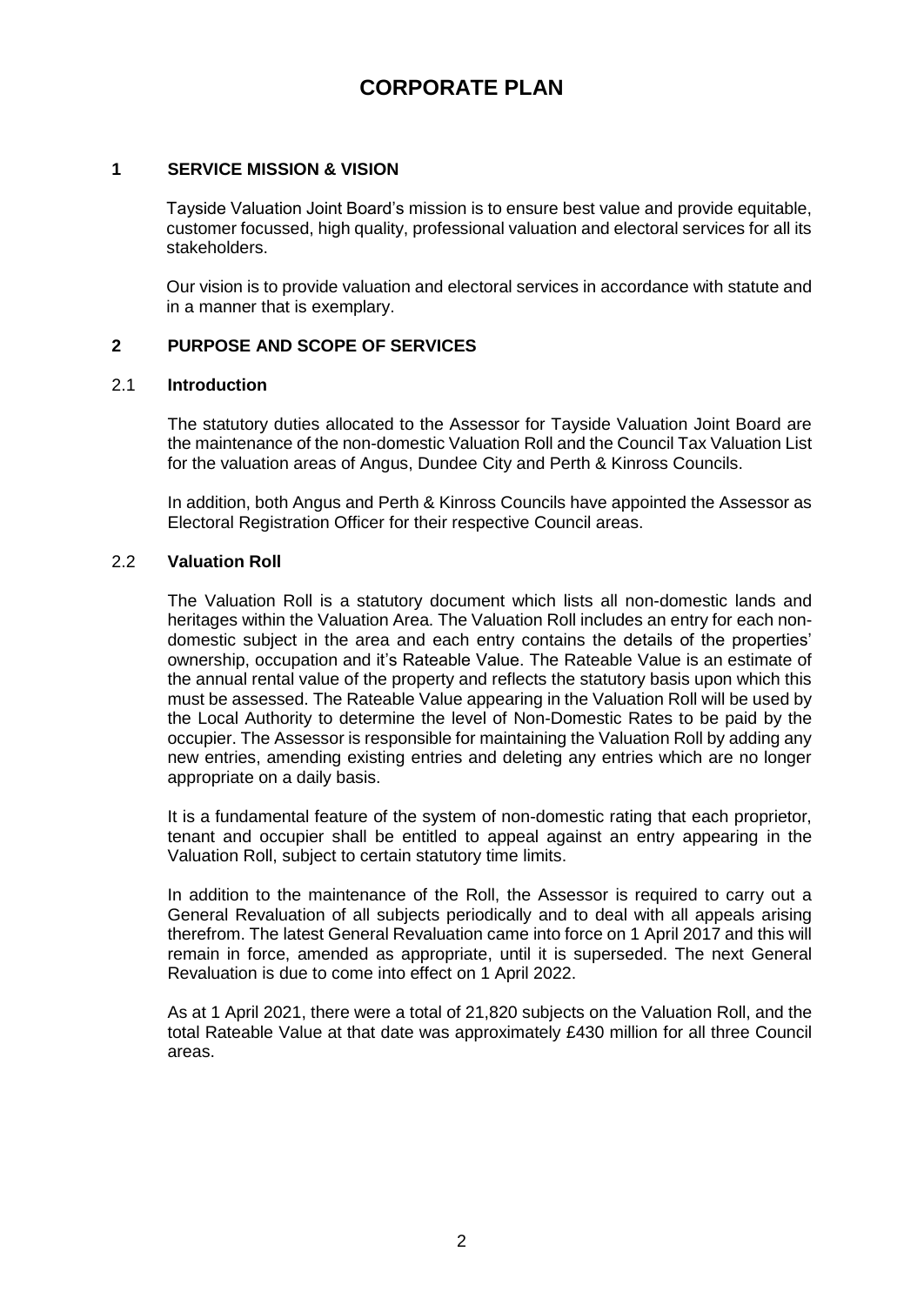#### 2.3 **Valuation (Council Tax) List**

The Valuation List is also a statutory document and lists all domestic subjects (dwellings) within the Valuation Area. Each subject included in the Valuation List is ascribed to one of eight Valuation Bands according to its estimated capital value as at 1 April 1991. The Valuation Band appearing in the Valuation List will be used by the Local Authority to determine the level of Council Tax to be paid by the occupier. The Assessor is responsible for maintaining the Valuation List a daily basis by adding any new entries, amending existing entries and deleting any entries which are no longer appropriate.

At 1 April 2021 there were 213,579 dwellings on the Lists for the three Council areas.

#### 2.4 **Register of Electors**

The Assessor, having been appointed as Electoral Registration Officer for Angus and Perth & Kinross Councils, also produces the Register of Electors for these areas. The Register is published annually and contains the names of all persons resident in the areas and eligible to vote at UK Parliamentary, Scottish Parliamentary or Local Government Elections. An annual canvass of electors is carried out in order to update the Register prior to its publication. Out with the annual canvass period the Register is updated on a monthly basis.

At 1 December 2020 the Register for Angus Council area contained 91,143 electors, and the Register for Perth & Kinross area contained 118,407 electors.

#### 2.5 **Governance**

The Joint Board is required to exercise good governance and sound financial management, which includes compliance with Best Value, Promoting Fairness and Equality to all our staff and customers and meeting all statutory requirements relating to Data Protection, Freedom of Information, Environmental Impact Regulations, Record Management Requirements, etc. These issues are monitored and, where required, action is taken by the Assessor, the Clerk to the Joint Board or the Treasurer of the Joint Board as appropriate. All material matters are reported to the Joint Board at regular meetings. Detailed examination of all material matters is also undertaken by Internal Audit and External Audit as appropriate.

#### **3 SERVICE ISSUES & DELIVERY**

#### 3.1 **General**

- 3.1.1 As the functions of the department are statutory in nature, the resources of the Joint Board are directed by the need to meet the statutory timetables associated with each of its functions. These resources are under pressure as the Joint Board has a limited budget and must absorb cost pressures such as increases in salary costs and utility costs.
- 3.1.2 The Joint Board's Best Value submission indicates that provision of services should comply with the essential elements of good governance and sound strategic, operational and financial management. The overall objectives of the service are to meet all its statutory requirements, achieve the highest possible quality of Valuation and Electoral Registration services for stakeholders and achieve such quality in the most cost effective manner.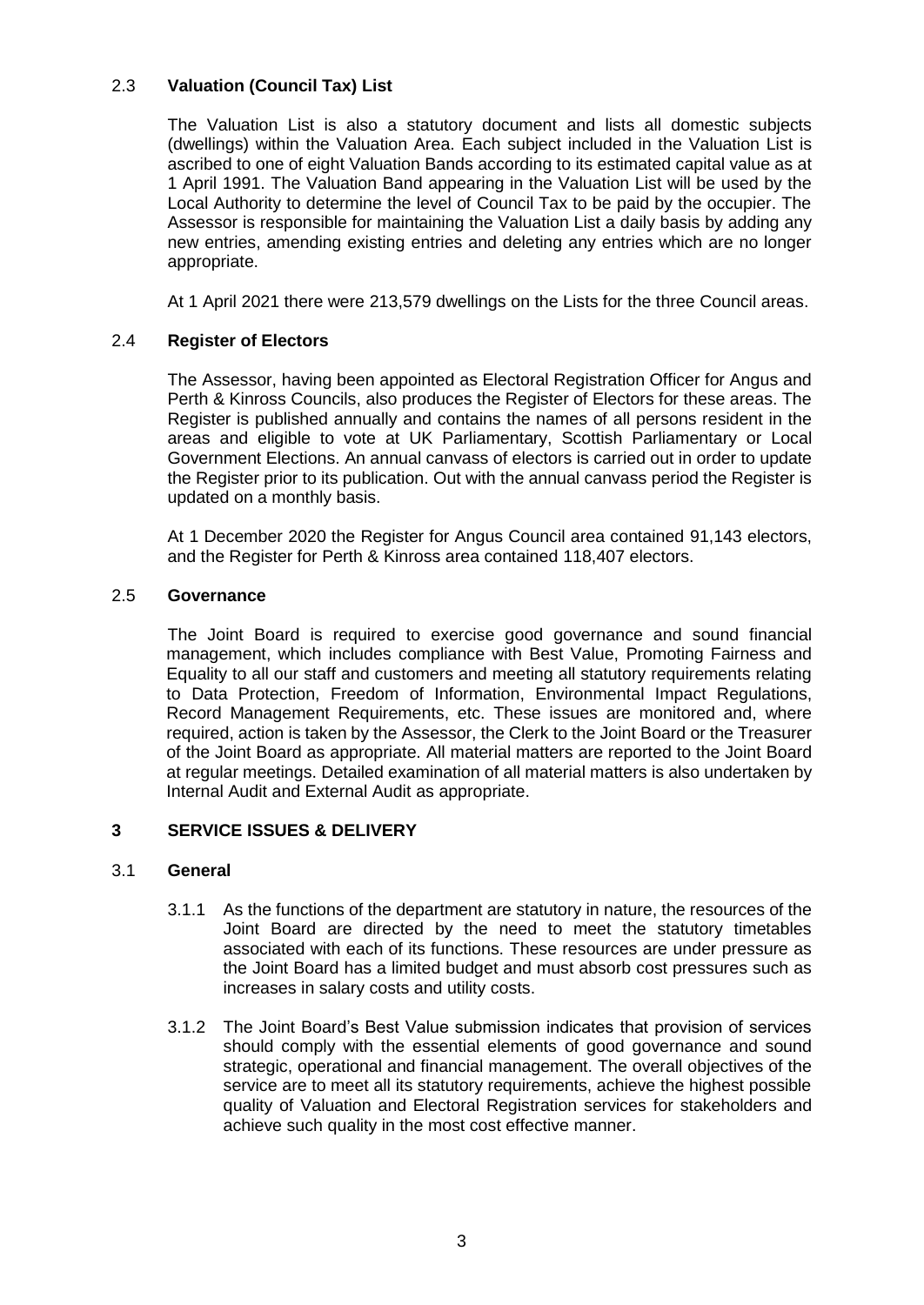- 3.1.3 Shortly before the start of the 2020/21 financial year the Joint Board, in common with all public sector, business and voluntary sector organisations, was heavily affected by the Covid-19 Pandemic. The pandemic has resulted in the temporary closure of the Board's two offices however, staff working remotely from home continue to deliver services. Processes and procedures have been reviewed to ensure that service delivery can continue in the most effective and efficient manner possible and it is anticipated that a return to more normal methods of service delivery will be possible as the situation with the pandemic improves.
- 3.1.4 During the currency of this plan, the Joint Board's Corporate Governance, Business Continuity and Risk Management arrangements will continue to be monitored and updated as appropriate to meet the current challenges.

#### 3.2 **Valuation Roll**

- 3.2.1 The Valuation Roll will continue to be monitored and updated up to 31 March 2022. In the light of current restrictions wherever possible amendments to the Valuation Roll will be undertaken using resources available electronically. Onsite survey work will take place only where it is safe to do so in line with Government and other guidance.
- 3.2.2 Following the 2017 Revaluation some 6,258 appeals were received. The Statutory date for the disposal of all revaluation appeals, and running roll appeals received before 31 December 2019, was 31 December 2020, however, in the light of the Covid-19 pandemic this has been extended to 31 December 2021. Whilst significant progress has already been made in dealing with these appeals a relatively small number remain outstanding. Professional staff will discuss these appeals with ratepayers and their agents in accordance with the disposal schedule. Where settlement is not achieved, appeal cases will be prepared for presentation before Valuation Appeal Committees, the Lands Tribunal for Scotland and the Lands Valuation Appeal Court as required. Valuation Appeal Committee costs and fees incurred in the engagement of Counsel can be significant and will be carefully managed.
- 3.2.3 Further "running roll" appeals are received on an ongoing basis as a result of changes to the Valuation Roll, in relation to perceived "errors" or concerning "material change of circumstances". In relation to the Covid-19 Pandemic, some 2,649 additional appeals were received between 17 March 2020 and 31 March 2020 and a further 2,622 appeals were received before 31 March 2021. The Statutory date for disposal of these appeals is 31 December 2021 or 12 months from the date on which the appeal was lodged. It may be unlikely that such a large volume of appeals can be resolved within this timescale and the Scottish Assessors' Association have indicated to the Scottish Government that an extension to the disposal deadline may be required.
- 3.2.4 The Barclay Review of Non-Domestic Rating, which reported in August 2017, included considerable number recommendations to the system of rating, the majority of which were accepted by the Scottish Government. The Government has now enacted the Non-Domestic Rates (Scotland) Act 2020, which brings a number of these proposals into force. Key amongst these is that, with effect from 2022, General Revaluations will take place each 3 years (as opposed to 5 yearly as is currently the case). Further changes contained in the Act include; the inclusion in the Valuation Roll of markers to identify newly built properties and improved properties for the purposes of rating relief; the inclusion in the Valuation Roll of a certain types of subjects within parks that are currently exempt; a new two-stage appeal procedure with the later stage to the Scottish Courts and Tribunal Service, and new information gathering powers for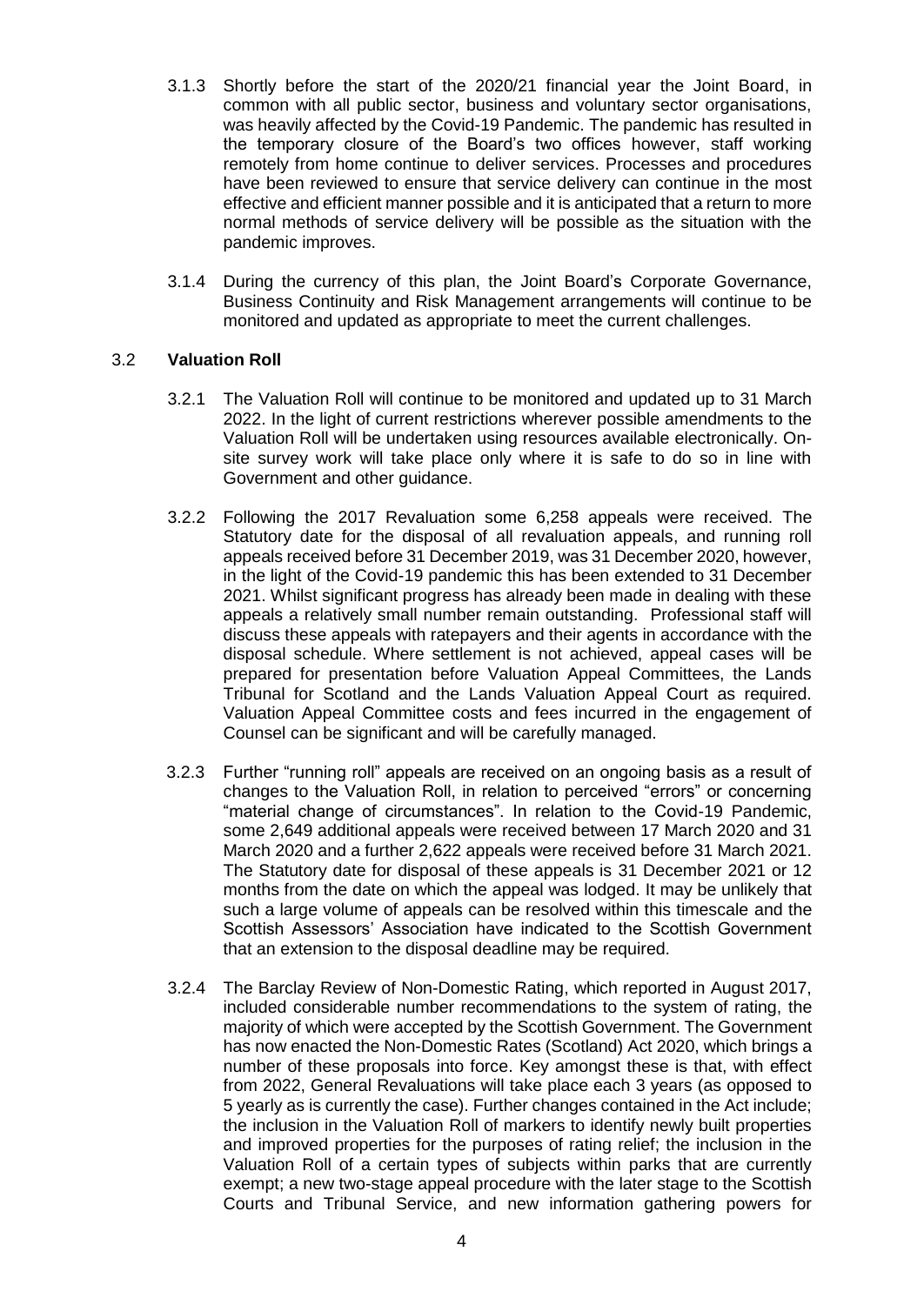Assessors which will require the service of civil penalties. A detailed project management plan has been introduced to ensure that the necessary work to deliver these changes is in place.

3.2.5 In order to support the above changes the Joint Board's non-domestic staff structure has been amended and the effectiveness of the structure will be reviewed on an ongoing basis. In addition further work to improve the Joint Board's valuation systems and processes will continue in close partnership with other Assessors and the Scottish Government.

#### 3.3 **Valuation (Council Tax) List**

- 3.3.1 The Valuation List has been in place since April 1993.
- 3.3.2 The Valuation List will continue to be updated as required by current legislation to reflect changes, new entries and deletions. As with the Valuation Roll, amendments to the Valuation List will be undertaken using resources available electronically. On-site survey work will take place only where it is safe to do so in line with Government and other guidance.
- 3.3.3 Proposals and appeals in relation to Council Tax Bandings will continue to be addressed and cleared by professional and technical staff in accordance with the statutory timetable.

#### 3.4 **Electoral Register**

- 3.4.1 The Register of Electors is usually published annually on 1 December each year following the canvass of all households which is conducted during the period July to November each year. In light of the current health concerns no door to door canvassing took place during 2020 however, should circumstances improve, it is anticipated that a return to door to door canvassing will take place in autumn 2021.
- 3.4.2 During 2020/21 new legislation was introduced by the UK Government and the Scottish Government to change the procedures to be adopted in the annual canvass. The Scottish Government also enacted legislation to enable foreign nationals and certain convicted prisoners to vote in Scottish Parliamentary elections and Local Government elections in Scotland. Arrangements will be made to ensure that these amended procedures are fully embedded within the organisation in the coming year.
- 3.4.3 The UK Government is also proposing introduce further electoral reform which will include "votes for life" for overseas electors and voter ID at polling stations. The Electoral Registration Officer will continue to closely monitor any developments and take action as appropriate to accommodate any such changes.
- 3.4.4 The Electoral Register will be updated monthly out with the canvass period in accordance with current legislation. Clerical staff will issue to and process forms from electors to allow registration at new/changed addresses. Reviews of registrations will be carried out for those electors no longer thought to be eligible for registration at a particular address.
- 3.4.5 Absent voters' personal identifiers will be maintained and refreshed each 5 years.
- 3.4.6 Current legislation requires the Registration Officer to compile and keep two versions of the Register. The Electoral Register contains the details of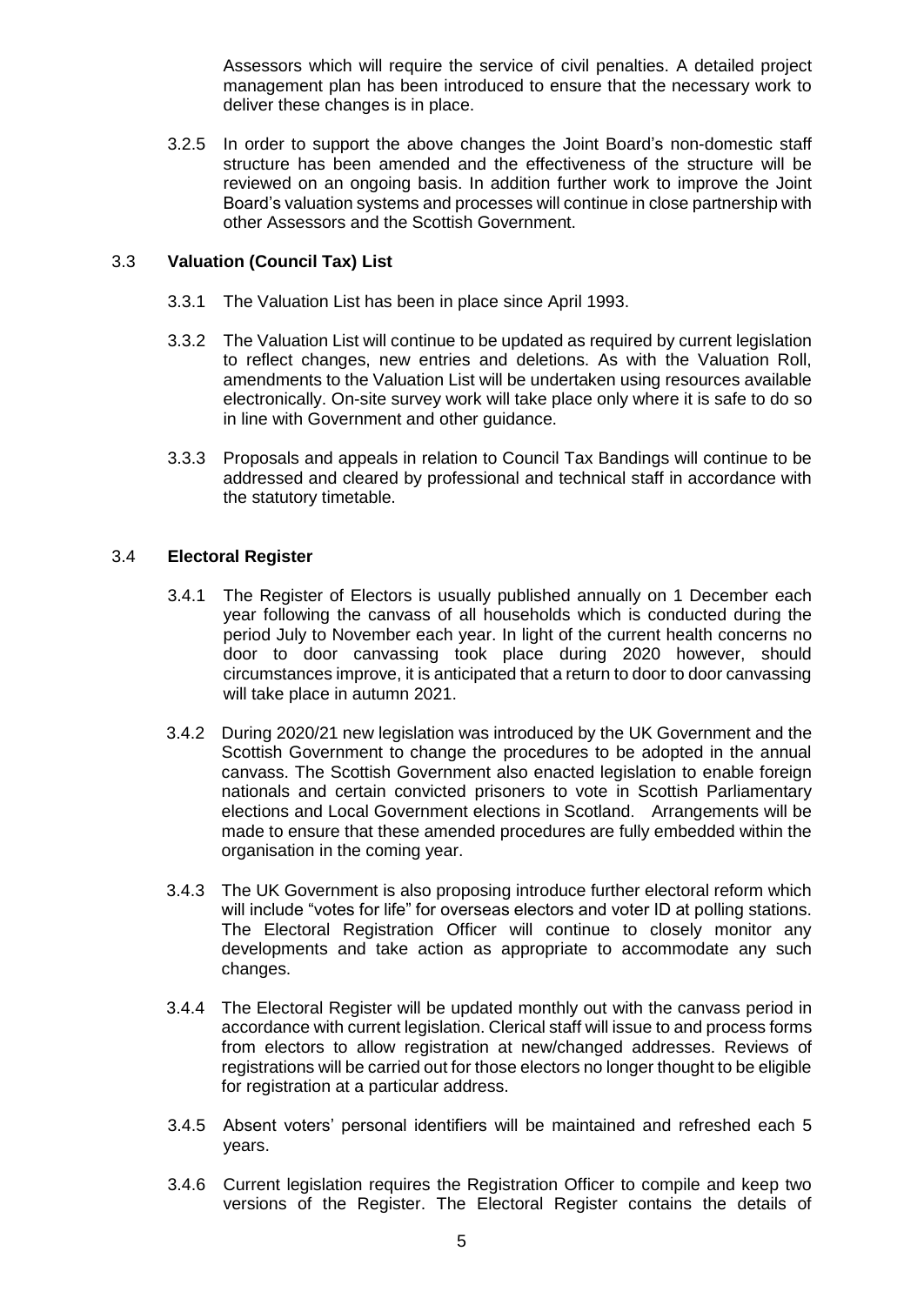everyone who is entitled to vote and the use of this Register is reserved for elections and certain other statutory purposes only. Access to this Register and the sale and the supply of this Register are strictly controlled by legislation. The Open Register (formerly known as the Edited Register) which omits the names of electors who have asked to be excluded from this version, has no such restrictions on its use, access, sale or supply. Clerical staff will monitor and process requests to be excluded from the Open Register as appropriate.

3.4.7 Preparations will be made to enable all necessary registration activity to take place in advance of local by-elections and also to prepare for the Local Government election that is due to be held in May 2022. Staff will work together with Returning Officers and their staff to ensure effective delivery of election services.

#### 3.5 **Information Technology**

- 3.5.1 The continuing effective delivery of the Joint Board's services is dependent on its IT Section. The major task of the IT Development Manager and his staff is to continue to maintain existing systems and to develop and provide new and altered systems to meet the needs of the Joint Board. The effectiveness of these IT systems is key to securing the maximum efficiency and effectiveness of the Joint Board in meeting its corporate objectives.
- 3.5.2 The IT team have been, and will continue to be, heavily engaged in ensuring that facilities for remote working are appropriate to meet the requirement to deliver services during the period that offices are closed due to the current pandemic.
- 3.5.3 The Assessor contributes to the Scottish Assessors' Portal, a national website which provides a fully searchable national dataset of Non Domestic Rating and Council Tax information, together with on-line interactive services available to all stakeholders. IT resources will be required to upload data regularly to provide the most up to date information, and this will continue during the currency of this plan. New public facing initiatives to implement aspects of the Non-Domestic Rates (Scotland) Act 2020 will be developed in conjunction with other Assessors and delivered through the Portal. The Joint Board's IT Section will contribute to those developments and initiatives.
- 3.5.4 An external provider supplies an Electoral Registration system to Tayside Valuation Joint Board. Constant liaison is required to ensure successful delivery of the service.
- 3.5.5 Local Authorities maintain Corporate Address Gazetteers in association with the One Scotland Gazetteer, an address database made up of all 32 local authority gazetteers. Assessors' primary databases are an important source of information in this development and IT resources will require to be allocated to ensure the regular exchange of up-to-date data in a nationally compliant format.
- 3.5.6 The Finance departments of the three constituent authorities are currently advised of changes to the Valuation Roll and Valuation List by interface reports to allow manual update of the authorities' billing and collection systems.

#### 3.6 **Management Structures & Organisational Structure**

3.6.1 The Joint Board's Management Team, chaired by the Assessor, oversees the running of the organisation. The team meets regularly to consider issues of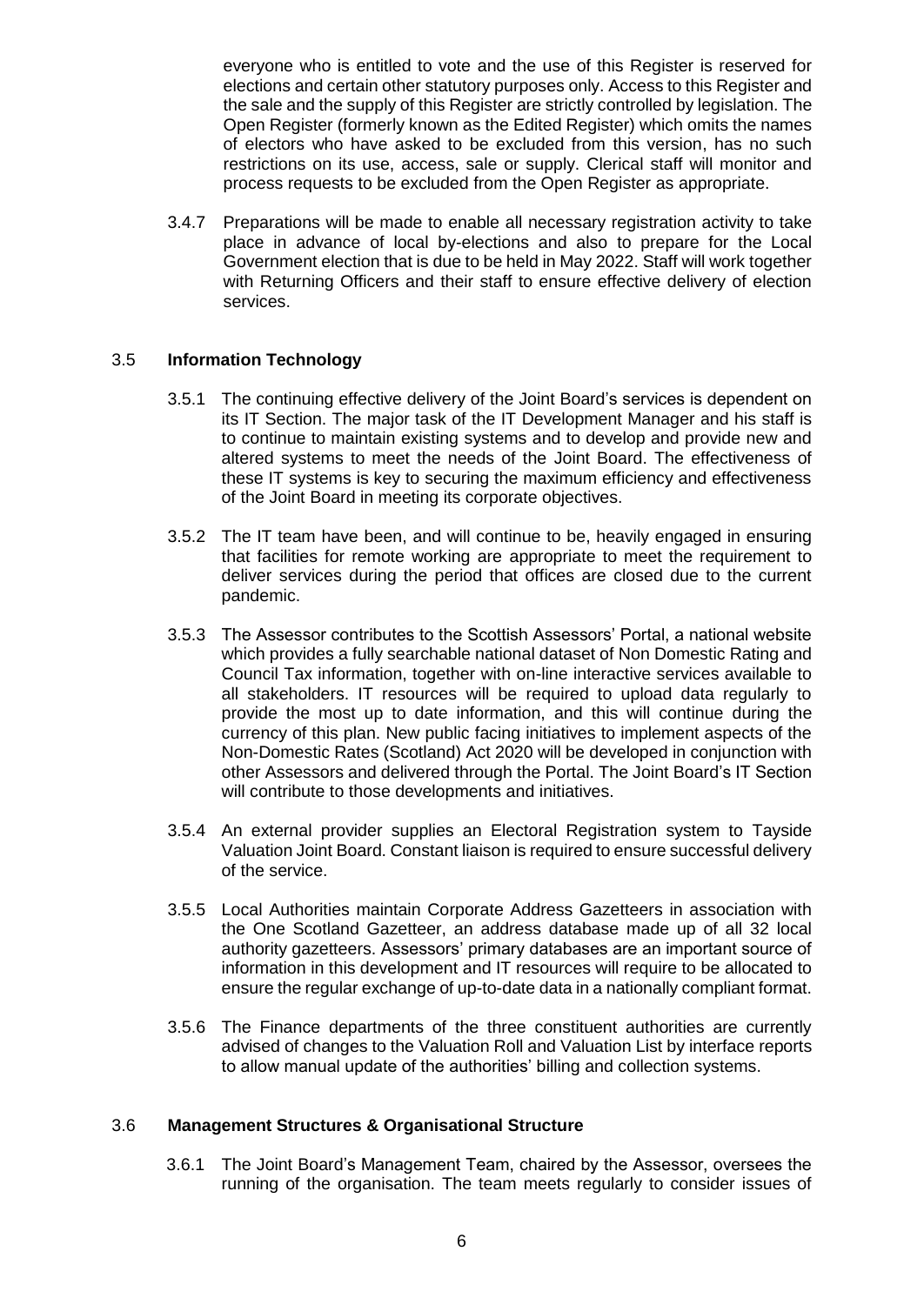Policy and Strategy, Valuation and Council Tax, Electoral Registration, Governance and IT Management.

3.6.2 In-house Working Groups have also been formed to oversee various aspects of the service provision and to report to the Management Team. Established Working Groups are:-

Council Tax Non-domestic Rating Electoral Registration **Governance** Information Technology Health & Safety Group.

- 3.6.3 The staff of the Joint Board are its major resource, and the Joint Board's success depends on their knowledge, experience and ability. Professional staff must meet the continuous professional development (CPD) requirements of their professional bodies, and are encouraged and assisted, so far as resources permit, to meet these requirements. The Joint Board operates a Staff Performance and Development Review scheme designed to maximise the performance and development of individual staff members. Where required training will be provided to staff in the operation of the Joint Board's IT systems. General training is also required in relation to external IT systems, packages and general PC use. Budgetary arrangements will be put in place to allow the necessary training courses to be set up.
- 3.6.4 Procedures and practices, some of which are of long standing, will be reviewed to ensure that service delivery proceeds in the most effective manner. In this context, the Joint Board's Internal Auditors prepare Audit Needs Assessments, Strategic Plans and Individual Audit Reports designed to ensure best practice is achieved across all service areas.
- 3.6.5 Operationally, staff will continue to be advised and updated on the service delivery. The organisation's Intranet contains the Joint Board's Guidelines, Policies, and operational instructions. These will be monitored and updated as required.

#### 3.7 **Governance**

- 3.7.1 Tayside Valuation Joint Board meets regularly to consider reports by the Assessor, the Clerk to the Joint Board and the Treasurer as appropriate. The Treasurer will report on all financial matters, including submitting a draft budget for approval annually and reporting upon budget monitoring to the Joint Board at 3 monthly intervals. The Assessor will report on service delivery and associated matters as required and will produce and publish a Public Performance Report annually.
- 3.7.2 Internal Audit will examine all aspects of governance and service delivery and a report will be submitted to the Joint Board in line with an Audit Needs Assessment and an agreed Annual Plan.
- 3.7.3 External Audit will examine the Joint Board's draft accounts in line with current practices and will report to the Joint Board accordingly.

#### **4 AIM & OBJECTIVES**

Our overall aim will be to fulfil our mission and achieve our vision as outlined above. In doing so we will:-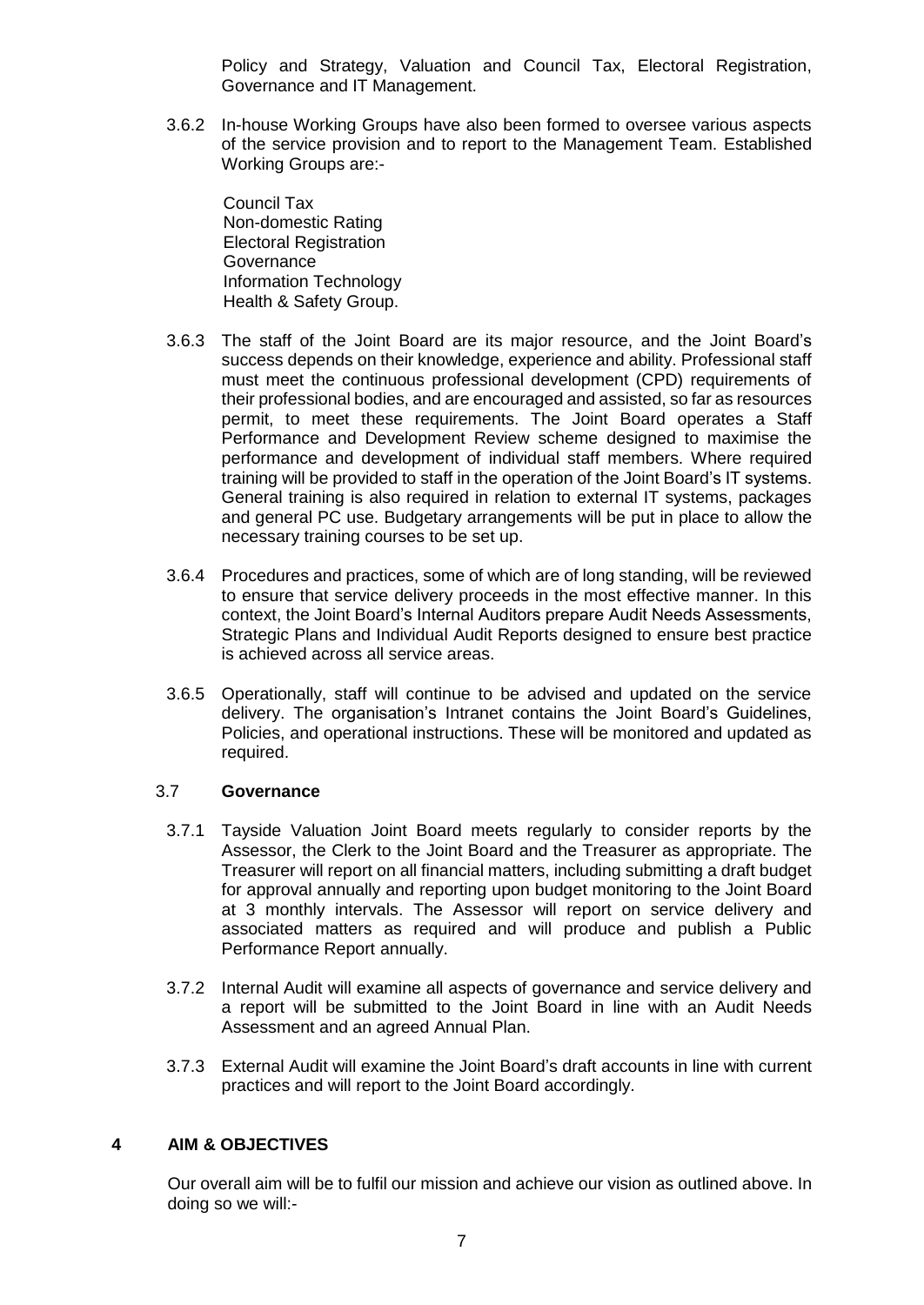- Ensure that our services are delivered in accordance with all statutory requirements.
- Plan service development and delivery in accordance with the principles of Best Value and continuous improvement.
- Take individual and collective responsibility for the services provided.
- Encourage innovation and recognise achievement within the organisation.
- Monitor and report performance levels to stakeholders.
- Integrate Equalities issues into all aspects of our service provision.
- Build on our achievements to date.

Our Key Corporate Objectives are set out in the attached Appendix 1.

#### **5 SERVICE PLAN**

Detailed analysis of how we will achieve our key corporate objectives is set out in our Service Plan which is attached as Appendix 2.

#### **6 MONITORING AND REVIEW OF CORPORATE PLAN AND SERVICE PLAN**

This Corporate Plan and the attached Service Plan are designed to cover the period 1 April 2019 – 31 March 20122. Progress towards achieving the goals set out in these plans will be monitored by the Assessor's Governance Working Group and reported to the Management Team at regular Management Meetings. The Assessor will report to the Joint Board as required and will produce a Public Performance Report annually.

This Corporate Plan and Service Plan will be reviewed by the Assessor each year and consideration will be given to the degree to which the key corporate objectives and the more detailed objectives set within the Service Plan have been achieved. The Corporate Plan and Service Plan will be re-presented to the Joint Board annually incorporating any changes necessary to reflect ongoing developments.

Alastair Kirkwood Assessor and Electoral Registration Officer 30 April 2021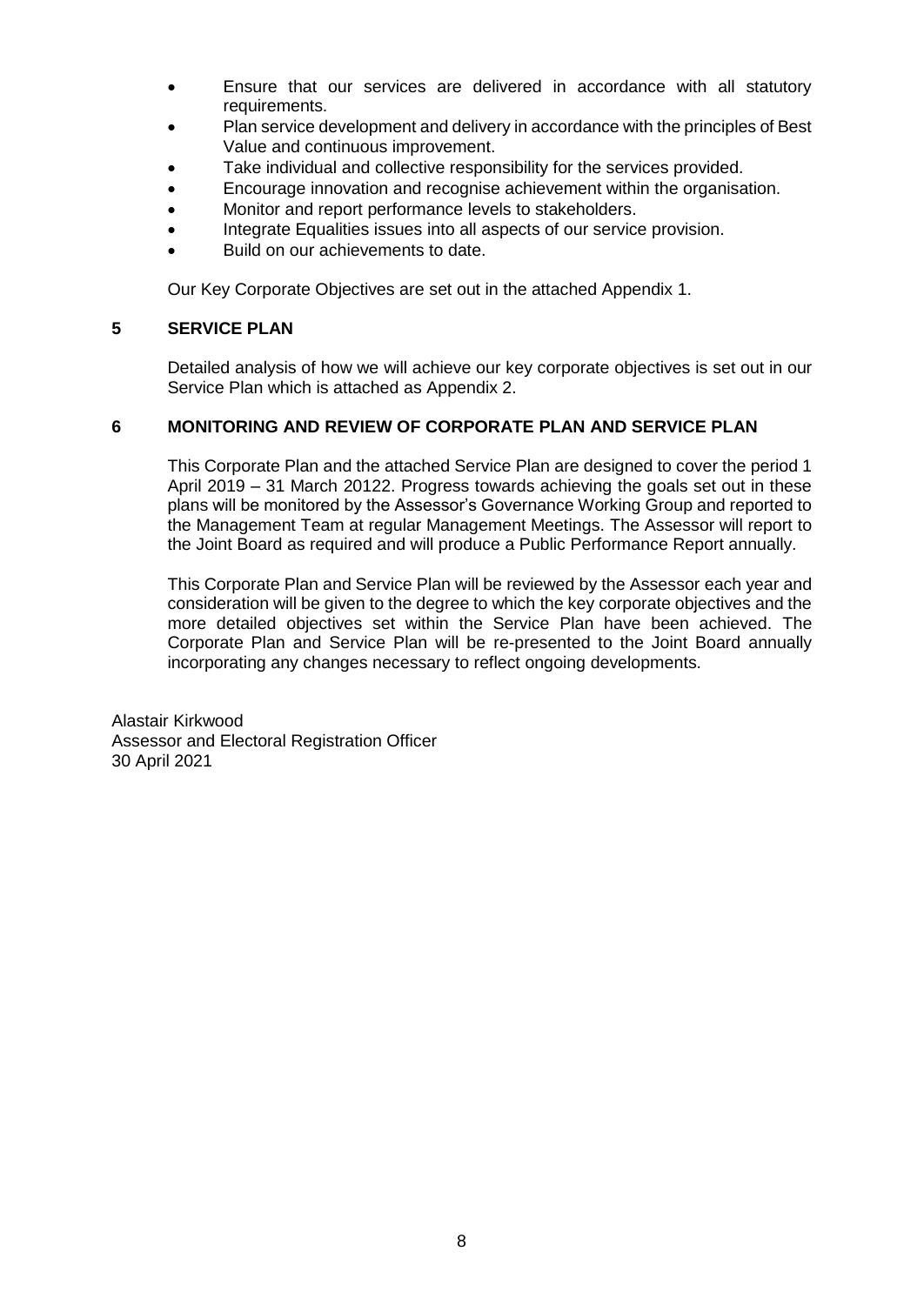# **Appendix 1**

## **CORPORATE PLAN – KEY CORPORATE OBJECTIVES 2021/22**

| <b>No</b>       | <b>Task/Project</b>                                                                                                                                                                                 | <b>Responsibility</b> | <b>Performance Measures</b>                                                                                                                                                                                                                                                                                                                                                                                                                                                                                                                                                                                                                                                                                                      |
|-----------------|-----------------------------------------------------------------------------------------------------------------------------------------------------------------------------------------------------|-----------------------|----------------------------------------------------------------------------------------------------------------------------------------------------------------------------------------------------------------------------------------------------------------------------------------------------------------------------------------------------------------------------------------------------------------------------------------------------------------------------------------------------------------------------------------------------------------------------------------------------------------------------------------------------------------------------------------------------------------------------------|
| $\mathbf{1}$    | To ensure statutory duties are carried<br>out for maintenance of the Valuation<br>Roll.                                                                                                             | Assessor              | Maintain Valuation Roll in line with statutory requirements.<br>$\overline{2}$<br>Dispose of appeals within statutory time frame including Valuation Appeal Committee, Lands<br>Tribunal for Scotland and Lands Valuation Appeal Court appeals.<br>Audit processes, procedures and values.<br>3<br>Implement the requirements of the Non-Domestic Rates (Scotland) Act 2020<br>Review NDR processes and procedures & further development IT systems, procedures and<br>5<br>communications as required.<br>Maintain performance.<br>5                                                                                                                                                                                            |
| $\overline{2}$  | To ensure statutory maintenance of the<br><b>Council Tax List.</b>                                                                                                                                  | Assessor              | Maintain CT List in line with statutory requirements.<br>1<br>$\overline{c}$<br>Dispose of proposals & appeals.<br>3<br>Audit processes, procedures and Bands.<br>Maintain performance.<br>4                                                                                                                                                                                                                                                                                                                                                                                                                                                                                                                                     |
| $\mathbf{3}$    | To ensure timeous publication and<br>maintenance of the Electoral Register<br>and registration services at elections.                                                                               | Assessor              | Prepare and publish Electoral Register.<br>$\overline{c}$<br>Maintain Electoral Register and publish statutory update each month.<br>3<br>Dispose of any registration appeals.<br>Prepare for and ensure refresh of Absent Vote personal identifiers.<br>4<br>Prepare for and ensure effective management of registration duties such as to be ready for the any<br>5<br>UK Parliamentary Election, Scottish Government Election and Local Government Elections that may<br>be called, and any other elections or referendums as required.<br>Audit processes, procedures and accuracy to ensure quality registration delivery.<br>6<br>Further develop IT systems, procedures and communications.<br>Maintain performance.<br>8 |
| $\overline{4}$  | To develop, prepare and publish reports<br>to improve customer knowledge and<br>ensure attainment of good Community<br>Focus.                                                                       | Assessor              | Prepare and publish statutory reports.<br>1<br>$\overline{2}$<br>Prepare and present reports to Tayside Valuation Joint Board.<br>3<br>Maintain customer targeted policies.<br>Maintain appropriate public participation schemes.<br>4<br>5<br>Maintain, update and improve website.                                                                                                                                                                                                                                                                                                                                                                                                                                             |
| $5\overline{5}$ | To set standards and undertake<br>corporate improvement in Service<br>Delivery Arrangements and review the<br>performance management and planning<br>framework to ensure continuous<br>improvement. | Assessor              | Maintain Valuation Roll key and internal performance indicators.<br>$\mathbf 1$<br>$\overline{c}$<br>Maintain Council Tax key and internal performance indicators.<br>3<br>Meet Electoral performance indicators set by the Electoral Commission.<br>Preparation, monitoring and review of Service Planning.<br>4<br>Prepare and implement Employee Performance ad Development Reviews (EPDR).<br>5<br>Maintain and update Health & Safety procedures.<br>6                                                                                                                                                                                                                                                                      |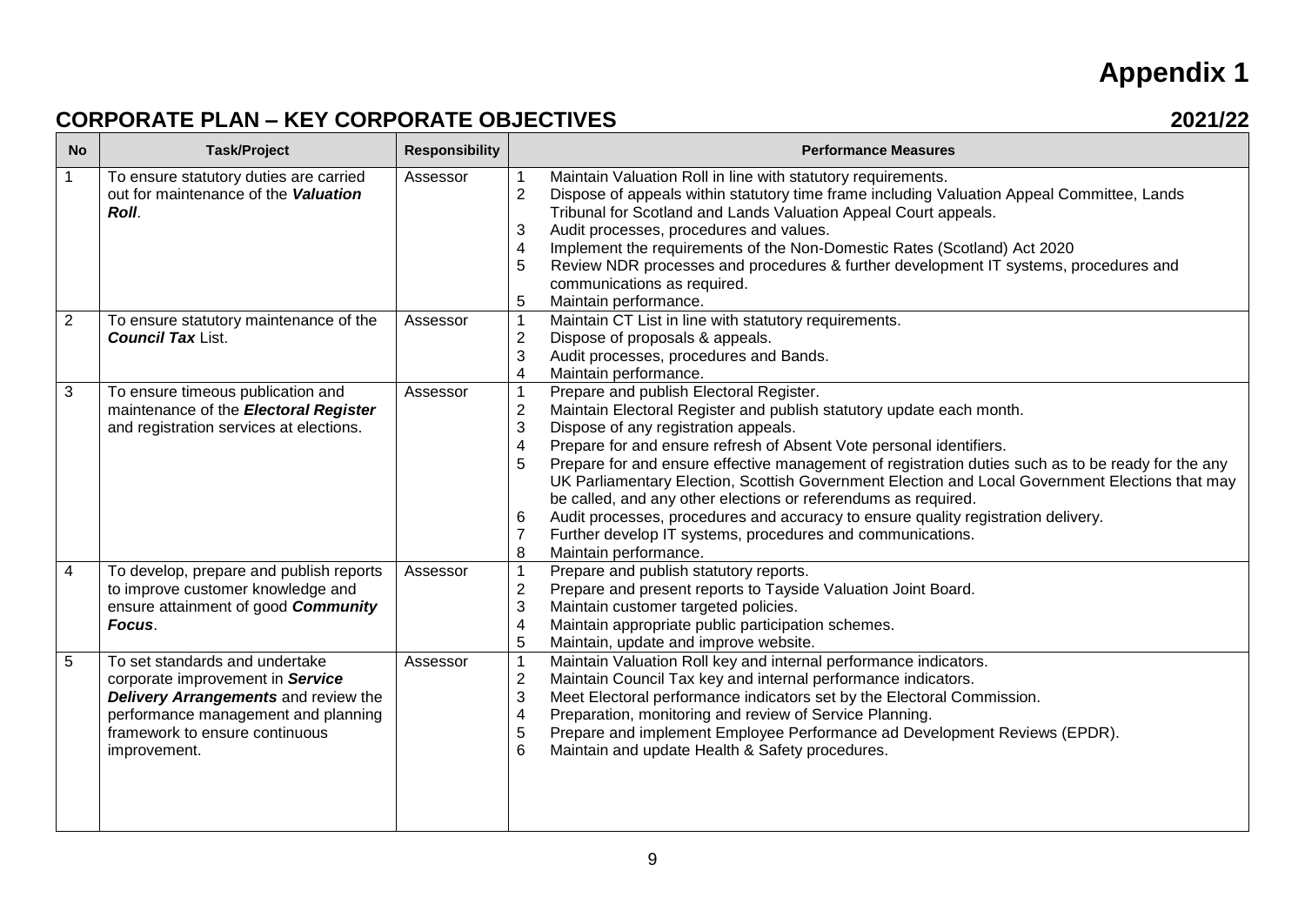## **CORPORATE PLAN – KEY CORPORATE OBJECTIVES (contd) 2021/22**

| <b>No</b>      | <b>Task/Project</b>                                                                                                                                                | <b>Responsibility</b> | <b>Performance Measures</b>                                                                                                                                                                                                                                                                                                                                                                                                                                                                                                                                                                          |
|----------------|--------------------------------------------------------------------------------------------------------------------------------------------------------------------|-----------------------|------------------------------------------------------------------------------------------------------------------------------------------------------------------------------------------------------------------------------------------------------------------------------------------------------------------------------------------------------------------------------------------------------------------------------------------------------------------------------------------------------------------------------------------------------------------------------------------------------|
| 6              | To review roles, responsibilities,<br><b>Structures and Processes to ensure</b><br>effective balance of responsibility and<br>authority.                           | Assessor              | Review Standing Orders, Scheme of Delegation and Financial Regulations; 5 yearly.<br>$\overline{2}$<br>Adhere to Standing Orders, Scheme of Delegation and Financial Regulations.<br>3<br>Consider structure and responsibilities with staff changes and new tasks regularly.                                                                                                                                                                                                                                                                                                                        |
| $\overline{7}$ | To review, monitor and maintain<br>organisational Risk Management and<br><b>Internal Controls</b> to ensure efficient<br>and effective delivery of service.        |                       | Identify risks.<br>2<br>Mitigate risks.<br>3<br>Monitor and review risks.<br>Maintain task specific, strategic and rolling risk registers.<br>4<br>5<br>Report risks to Tayside Valuation Joint Board and review risk strategy as required.                                                                                                                                                                                                                                                                                                                                                          |
| 8              | To develop, adopt and review formal<br>documentation and put in place<br>appropriate systems to ensure<br><b>Standards of Conduct are adhered to.</b>              | Assessor              | Monitor compliance to legislation and Tayside Valuation Joint Board policies and procedures.<br>$\overline{2}$<br>Monitor and review compliance to Records Management, Freedom of Information, Data Protection<br>and Equalities.<br>Monitor and maintain processes and procedures required for GDPR.<br>3<br>Monitor and maintain Records Management Policy and Action Plan.<br>4<br>Report on Whistle Blowing.<br>5<br>Provide management, guidance and support timeously.<br>6                                                                                                                    |
| 9              | To plan and deliver an <i>organisational</i><br>development strategy considering<br>corporate initiatives to ensure efficiency<br>and quality of service delivery. | Assessor              | Maintain annual Service Plan for each sector of the organisation.<br>$\overline{2}$<br>Deliver corporate improvement.<br>3<br>Achieve key corporate objectives, Tayside Valuation Joint Board mission, vision, aims and Service<br>Plan objectives.<br>Review and update staff training and development.<br>4                                                                                                                                                                                                                                                                                        |
| 10             | To engage in key partnership working<br>to ensure the integrated delivery of<br>efficient government.                                                              | Assessor              | Encourage partnership working with constituent authorities.<br>$\overline{2}$<br>Encourage partnership working with public and civil servants e.g. Valuation Office Agency, Scottish<br>Assessors Association, Scottish Government, Electoral Commission, Cabinet Office, Department for<br>Works and Pensions (DWP), Elections Management Board, etc.<br>Maintain partnership working with external professional bodies e.g. Royal Institution of Chartered<br>3<br>Surveyors (RICS), The Institute of Revenues Rating and Valuation (IRRV), Association of Electoral<br>Administrators (AEA), etc. |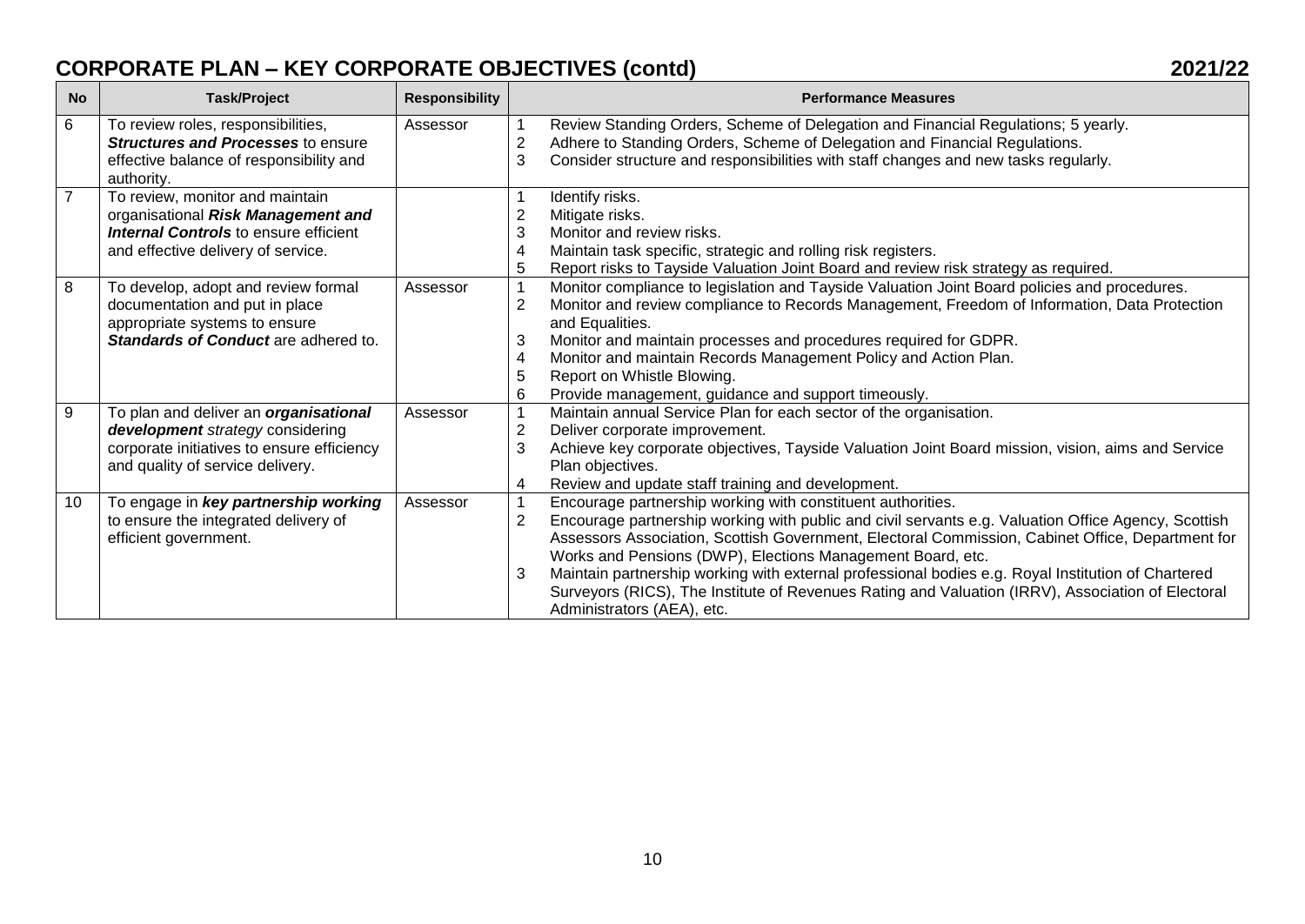## **Appendix 2**

### **SERVICE PLAN - STRATEGIC AIMS & OPERATIONAL OBJECTIVES 1 2021/22**

To ensure statutory duties are carried out for maintenance of the *Valuation Roll* and ensure timeous publication of the 2017 Revaluation Roll.

| <b>No</b> | <b>Aims &amp; Objectives</b>         | <b>Performance Measures</b>                                                            | <b>Key Task Owner(s)</b>             |
|-----------|--------------------------------------|----------------------------------------------------------------------------------------|--------------------------------------|
| 1.1       | Maintain Valuation Roll in line with | Maintain and update survey records in line with relevant guidance and practice.        | <b>Assistant Assessors</b>           |
|           | statutory requirements.              | Consider planning and building warrants and take appropriate action to maintain        | <b>Assistant Assessors</b>           |
|           |                                      | records.                                                                               |                                      |
|           |                                      | Prepare valuations in line with practice notes and 'tone' evidence.                    | <b>Assistant Assessors</b>           |
|           |                                      | Update valuations daily, issue Valuation Notices weekly; provide update to constituent | <b>Assistant Assessors</b>           |
|           |                                      | authorities Finance weekly.                                                            |                                      |
|           |                                      | Continue to update rental, cost and turnover analysis to ensure accuracy of the Roll.  | <b>Assistant Assessors</b>           |
| 1.2       | Dispose of appeals within statutory  | Correspond with appellants in line with legal requirements and Tayside Valuation Joint | <b>Assistant Assessors</b>           |
|           | time frame including Valuation       | Board standards.                                                                       |                                      |
|           | Appeal Committee (VAC), Lands        | Ensure appeals are allocated to appropriate court dates.                               | <b>Assistant Assessors</b>           |
|           | Tribunal for Scotland (LTS) and      | Monitor loss on appeal and reasons for loss.                                           | <b>Assistant Assessors</b>           |
|           | Lands Valuation Appeal Court         | Ensure compliance with VAC, LTS & LVAC requirements and ensure quality                 | <b>Assistant Assessors</b>           |
|           | (LVAC) appeals.                      | preparation of cases.                                                                  |                                      |
| 1.3       | Audit processes, procedures and      | Audit valuation processes procedures and issued values.                                | Assistant Assessors / Internal Audit |
|           | values.                              | Audit appeal processes, procedures and outcomes.                                       | Assistant Assessors/ Internal Audit  |
|           |                                      | Consider presented audit reports.                                                      | Assessor                             |
| 1.4       | Review NDR processes and             | Implement the requirements of the Non-Domestic Rates (Scotland) Act 2020               | <b>Assessor/ Assistant Assessors</b> |
|           | procedures & further develop IT      | Review NDR processes and further develop IT systems, where possible, in conjunction    | Assessor/ Assistant Assessors/ IT    |
|           | systems, procedures and              | with other Assessors                                                                   | Manager                              |
|           | communications.                      | Review and further develop procedures and communications.                              | <b>Assessor/ Assistant Assessors</b> |
| 1.5       | Maintain performance.                | Maintain efficiency in survey procedures.                                              | <b>Assistant Assessors</b>           |
|           |                                      | Maintain quality of valuations by reference to appeal loss.                            | <b>Assistant Assessors</b>           |
|           |                                      | Maintain performance in terms of KPIs and internal indicators.                         | <b>Assistant Assessors</b>           |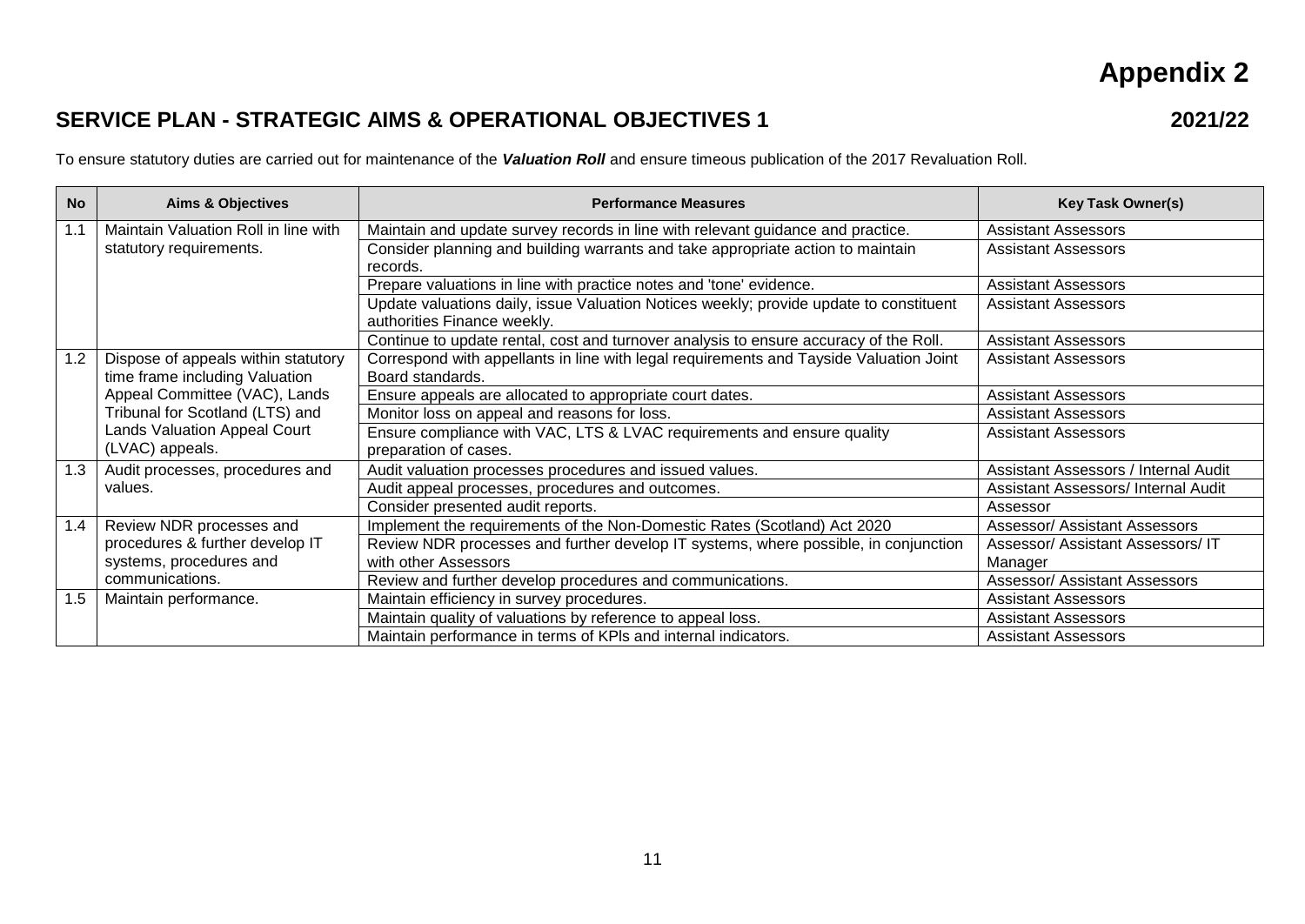## **SERVICE PLAN - STRATEGIC AIMS & OPERATIONAL OBJECTIVES 2 2021/22**

#### To ensure statutory maintenance of the *Council Tax List*.

| <b>No</b> | <b>Aims &amp; Objectives</b>      | <b>Performance Measures</b>                                                                                         | <b>Key Task Owner(s)</b>             |
|-----------|-----------------------------------|---------------------------------------------------------------------------------------------------------------------|--------------------------------------|
| 2.1       | Maintain Council Tax in line with | In-gather and analyse sales evidence.                                                                               | <b>Assistant Assessors</b>           |
|           | statutory requirements.           | Maintain and update survey records.                                                                                 | <b>Assistant Assessors</b>           |
|           |                                   | Update bandings daily, issue Valuation Notices weekly; provide update to constituent<br>authorities Finance weekly. | <b>Assistant Assessors</b>           |
|           |                                   | Ensure accuracy of all amended and new bands.                                                                       | <b>Assistant Assessors</b>           |
|           |                                   | Update Council Tax daily, issue new and band change notices weekly and notify<br>Councils weekly.                   | <b>Assistant Assessors</b>           |
| 2.2       | Dispose of proposals and appeals. | Correspond with appellants in line with legal requirements.                                                         | <b>Assistant Assessors</b>           |
|           |                                   | Ensure appeals are allocated to appropriate number of court dates.                                                  | <b>Assistant Assessors</b>           |
|           |                                   | Monitor band reductions.                                                                                            | <b>Assistant Assessors</b>           |
|           |                                   | Ensure compliance with VAC requirements and ensure quality preparation of cases.                                    | <b>Assistant Assessors</b>           |
| 2.3       | Audit processes, procedures and   | Audit banding processes, procedures and issued bands.                                                               | Assistant Assessors/ Internal Audit  |
|           | Bands.                            | Audit appeal processes, procedures and outcomes.                                                                    | Assistant Assessors/ Internal Audit  |
|           |                                   | Consider presented audit reports.                                                                                   | Assessor                             |
|           |                                   | Review and further develop procedures and communications.                                                           | <b>Assessor/ Assistant Assessors</b> |
| 2.4       | Maintain performance.             | Maintain efficiency in survey procedures.                                                                           | <b>Assistant Assessors</b>           |
|           |                                   | Maintain quality of bandings by reference to band reductions on appeal.                                             | <b>Assistant Assessors</b>           |
|           |                                   | Maintain performance in terms of Key Performance Indicators and internal indicators.                                | <b>Assistant Assessors</b>           |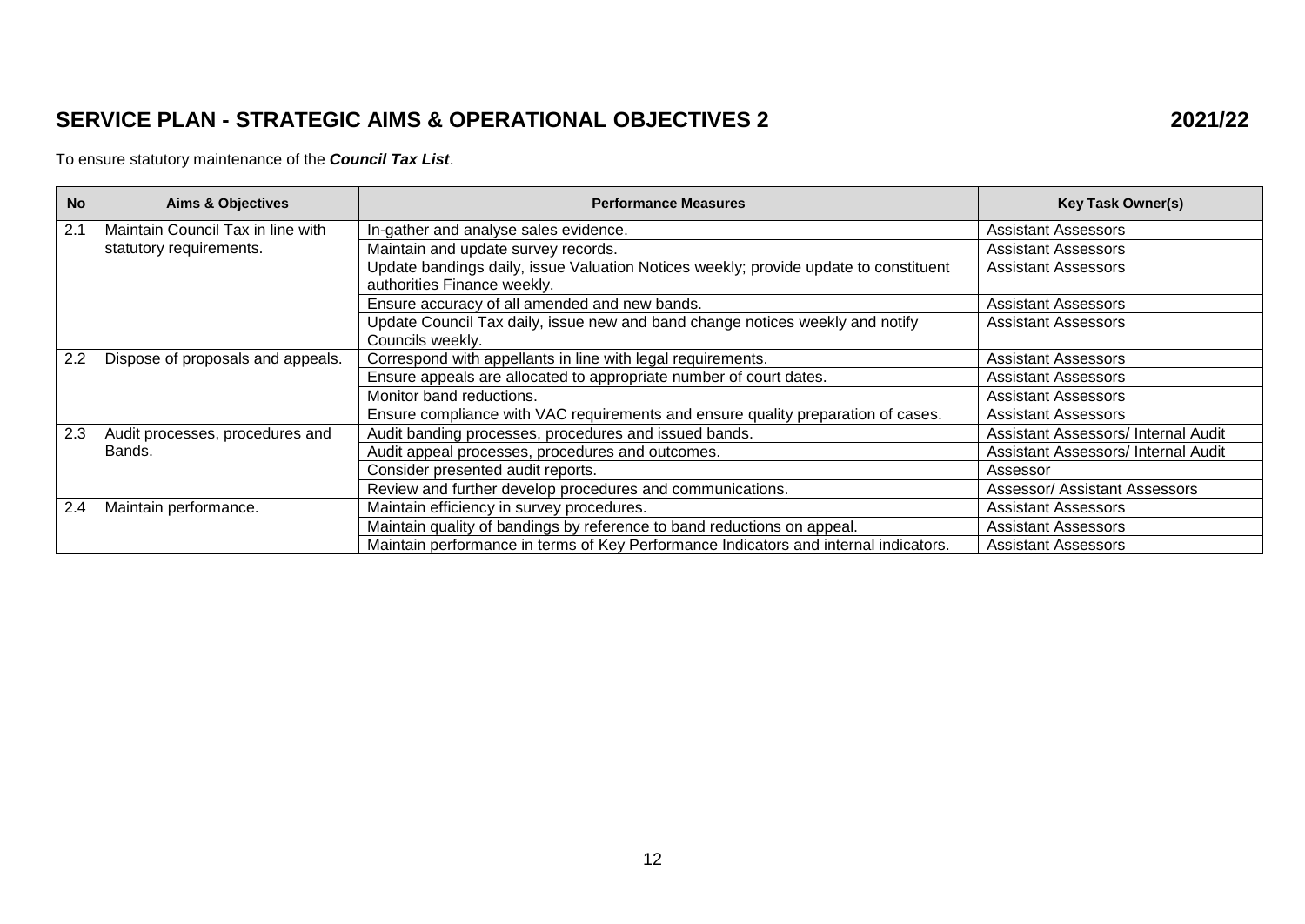## **SERVICE PLAN - STRATEGIC AIMS & OPERATIONAL OBJECTIVES 3 2021/22**

To ensure timeous publication and maintenance of the *Elector Register* through full Individual Electoral Registration.

| <b>No</b> | <b>Aims &amp; Objectives</b>                                     | <b>Performance Measures</b>                                                                                                                 | <b>Key Task Owner(s)</b>                            |
|-----------|------------------------------------------------------------------|---------------------------------------------------------------------------------------------------------------------------------------------|-----------------------------------------------------|
| 3.1       | Prepare and publish Electoral<br>Register by 1 December 2018.    | Publish Electoral Register in paper format and electronic format by 1 February 2021.                                                        | Admin Manager/ Assistant Assessors<br>(Angus/Perth) |
|           |                                                                  | Carry out postal and door to door canvass in line with legislation and health and safety<br>provisions to maximise registration.            | Admin Manager/ Assistant Assessors<br>(Angus/Perth) |
|           |                                                                  | Ensure appropriate advertising/publicity initiatives are in place in conjunction with<br>Electoral Commission's public engagement strategy. | Admin Manager                                       |
|           |                                                                  | Action all absent vote applications received during and outside the canvass period.                                                         | Admin Manager/<br>Assistant Assessors (Angus/Perth) |
|           |                                                                  | Distribute Register in requested format to persons as defined by statute.                                                                   | Admin Manager/<br>Assistant Assessors (Angus/Perth) |
|           |                                                                  | Actively encourage recipients to accept the Register in electronic format to reduce<br>costs.                                               | Admin Manager                                       |
|           |                                                                  | Liaise with external contractors and manage/mitigate risks.                                                                                 | Admin Manager                                       |
| 3.2       | Maintain Electoral Register for<br>statutory updates each month. | Update Electoral Register monthly per legislative requirements.                                                                             | Admin Manager/<br>Assistant Assessors (Angus/Perth) |
|           |                                                                  | Issue Notices in line with statutory requirement.                                                                                           | Admin Manager/<br>Assistant Assessors (Angus/Perth) |
|           |                                                                  | Improve contact with hard to reach groups through partnership working initiatives.                                                          | Admin Manager                                       |
|           |                                                                  | Identify and improve appropriate advertising/publicity channels re registration.                                                            | Admin Manager                                       |
|           |                                                                  | Refresh Absent Vote Personal Identifiers (AVPIs) as required in January 2019.                                                               | Admin Manager/                                      |
|           |                                                                  |                                                                                                                                             | Assistant Assessors (Angus/Perth)                   |
| 3.3       | Dispose of any registration                                      | Correspond with appellants in line with statutory requirements.                                                                             | Admin Manager                                       |
|           | appeals.                                                         | Ensure hearings are set up and conducted timeously.                                                                                         | Admin Manager                                       |
| 3.4       | Prepare for refresh of Absent Vote                               | Identify quantities and additional required expenditure.                                                                                    | Admin Manager                                       |
|           | personal identifiers in January                                  | Establish required processes, timetable for collection and processing.                                                                      | Admin Manager                                       |
|           | 2018.                                                            | Provide reports as required.                                                                                                                | Admin Manager                                       |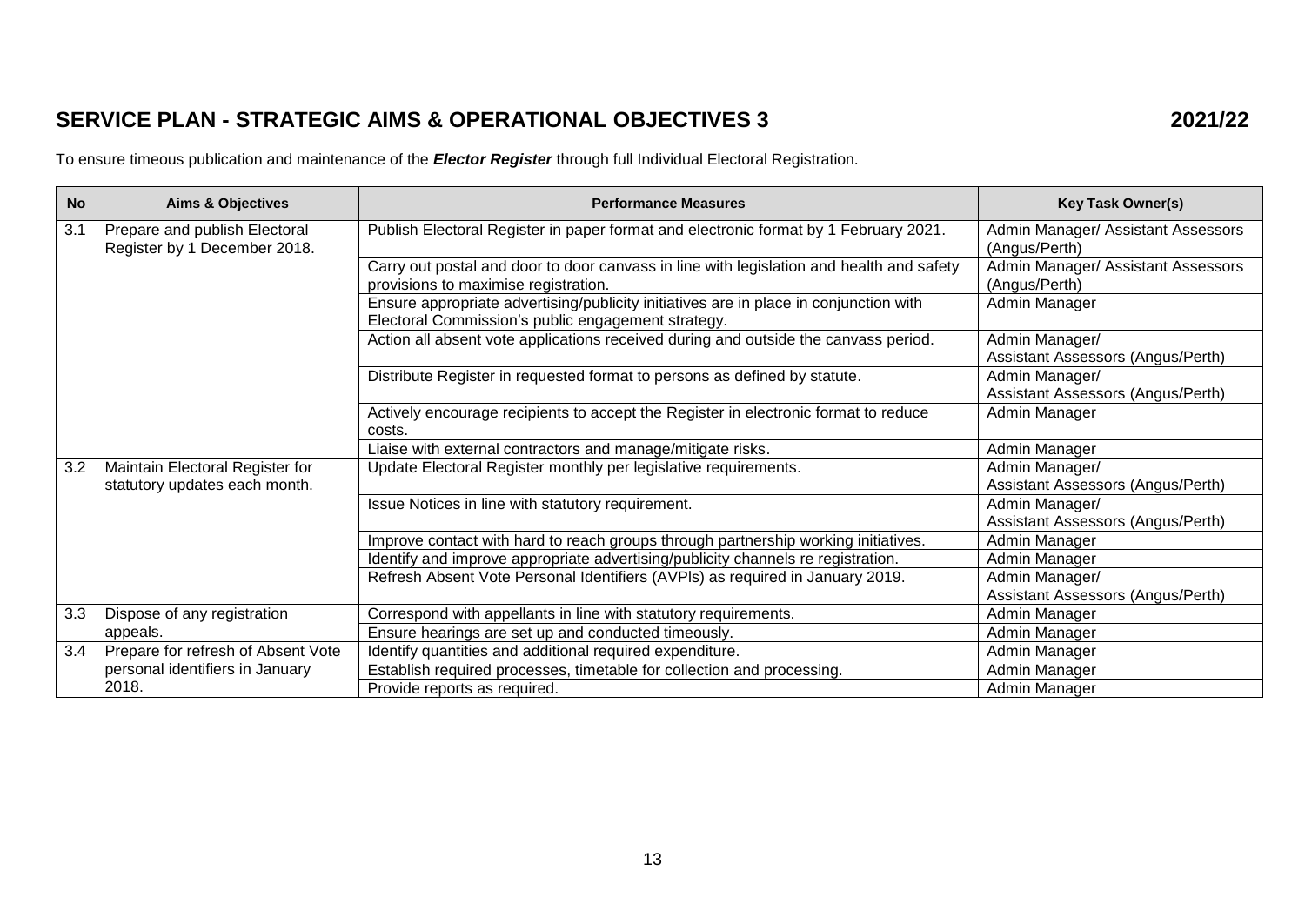## **SERVICE PLAN - STRATEGIC AIMS & OPERATIONAL OBJECTIVES 3 (contd) 2021/22**

To ensure timeous publication and maintenance of the *Elector Register* through full Individual Electoral Registration.

| <b>No</b> | <b>Aims &amp; Objectives</b>                                                                                              | <b>Performance Measures</b>                                                                                                                       | <b>Key Task Owner(s)</b>                            |
|-----------|---------------------------------------------------------------------------------------------------------------------------|---------------------------------------------------------------------------------------------------------------------------------------------------|-----------------------------------------------------|
| 3.5       | Prepare for and ensure effective<br>management of registration duties<br>for any elections or referendums as<br>required. | Ensure all applications for registration are processed accurately and timeously.                                                                  | Admin Manager/<br>Assistant Assessors (Angus/Perth) |
|           |                                                                                                                           | Ensure all AVPI applications for registration are processed accurately and timeously.                                                             | Admin Manager/<br>Assistant Assessors (Angus/Perth) |
|           |                                                                                                                           | Prepare and maintain all necessary timetables including the identification of all key<br>risks associated with election preparation requirements. | Admin Manager                                       |
|           |                                                                                                                           | Ensure staff are trained and available to answer all telephone and email enquiries.                                                               | Admin Manager                                       |
|           |                                                                                                                           | Ensure staffing resource in place at all peak periods and as required during polling<br>hours.                                                    | Assessor/ Assistant Assessors                       |
| 3.6       | Audit processes, procedures and                                                                                           | Audit Electoral Registration processes, procedures and issued notices.                                                                            | Assistant Assessors/ Internal Audit                 |
|           | accuracy to ensure quality                                                                                                | Audit personal identifiers with canvass signatures.                                                                                               | Assistant Assessors/ Internal Audit                 |
|           | registration delivery.                                                                                                    | Audit name changes to ensure accuracy.                                                                                                            | Assistant Assessors/ Internal Audit                 |
|           |                                                                                                                           | Consider all audit reports for appropriate actions.                                                                                               | Assessor                                            |
| 3.7       | Further develop IT systems,<br>procedures and communications.                                                             | Improve address data matching, maximise Individual Electoral Registration (IER)<br>confirmation and IER verification.                             | Admin Manager                                       |
|           |                                                                                                                           | Deliver electorate statistics to National Records of Scotland (RPF 29).                                                                           | Admin Manager                                       |
| 3.8       | Maintain performance.                                                                                                     | Improve efficiency in the delivery of the canvass processes and procedures.                                                                       | Admin Manager/ Assistant Assessors                  |
|           |                                                                                                                           | Review performance reports and consider targets and new electoral tasks.                                                                          | Assessor/ Admin Manager                             |
|           |                                                                                                                           | Deliver performance standards, self-assessment and data returns to Electoral<br>Commission.                                                       | Admin Manager                                       |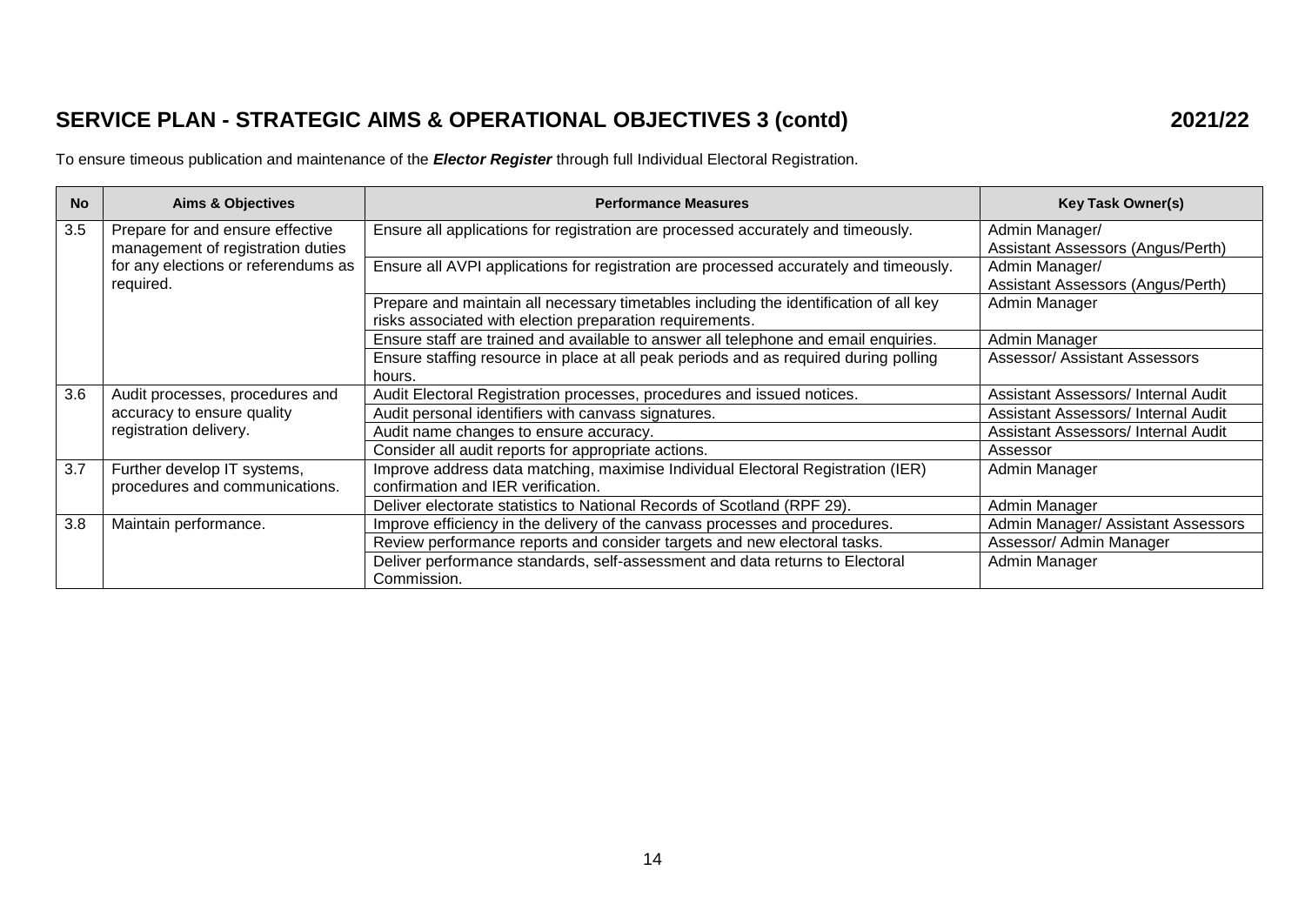## **SERVICE PLAN - STRATEGIC AIMS & OPERATIONAL OBJECTIVES 4 2021/22**

To systematically develop, prepare and publish reports to improve customer knowledge and ensure attainment of improved *Community Focus*.

| <b>No</b> | <b>Aims &amp; Objectives</b>                                     | <b>Performance Measures</b>                                                                                                   | <b>Key Task Owner(s)</b>          |
|-----------|------------------------------------------------------------------|-------------------------------------------------------------------------------------------------------------------------------|-----------------------------------|
| 4.1       | Prepare and publish statutory                                    | <b>Strategic Aims/Operational Objectives</b>                                                                                  | Assessor                          |
|           | reports.                                                         | Annual Assessor's report to Tayside Valuation Joint Board and staff re service planning,                                      | Assessor                          |
|           |                                                                  | performance and target setting.                                                                                               |                                   |
|           |                                                                  | Annual Treasurer's un-audited accounts.                                                                                       | Treasurer                         |
|           |                                                                  | Annual Audit reports to Tayside Valuation Joint Board.                                                                        | Assessor/Internal Audit           |
|           |                                                                  | Annual proposed Revenue Report to Tayside Valuation Joint Board.                                                              | Treasurer/Assessor                |
| 4.2       | Prepare and present reports to<br>Tayside Valuation Joint Board. | Prepare and present reports to Tayside Valuation Joint Board as required.                                                     | Assessor                          |
| 4.3       | Develop and improve customer                                     | Oversee development of performance statistical analysis and monitoring.                                                       | Assessor                          |
|           | targeted policies.                                               | Monitor adherence to equality principles.                                                                                     | Assessor                          |
|           |                                                                  | Liaise with the Electoral Commission to ensure a robust public engagement strategy is<br>in place for Electoral Registration. | Admin Manager                     |
| 4.4       | Maintain appropriate public<br>participation schemes.            | Liaise with universities, further education establishments and schools to maximise<br>student registration.                   | Admin Manager                     |
|           |                                                                  | Liaise with care homes to maximise registration for residents.                                                                | Admin Manager/Assistant Assessors |
|           |                                                                  | Identify improvements to Tayside Valuation Joint Board internet site and review<br>contents.                                  | Assessor/ IT Manager              |
|           |                                                                  | Maintain and update the internet site to ensure current and accurate especially at key<br>electoral events.                   | Assessor/ IT Manager              |
| 4.5       | Maintain, update and improve                                     | Maintain and update the intranet site to ensure current and accurate.                                                         | Assessor                          |
|           | websites.                                                        | Maintain and update the internet site to ensure current and accurate.                                                         | Assessor                          |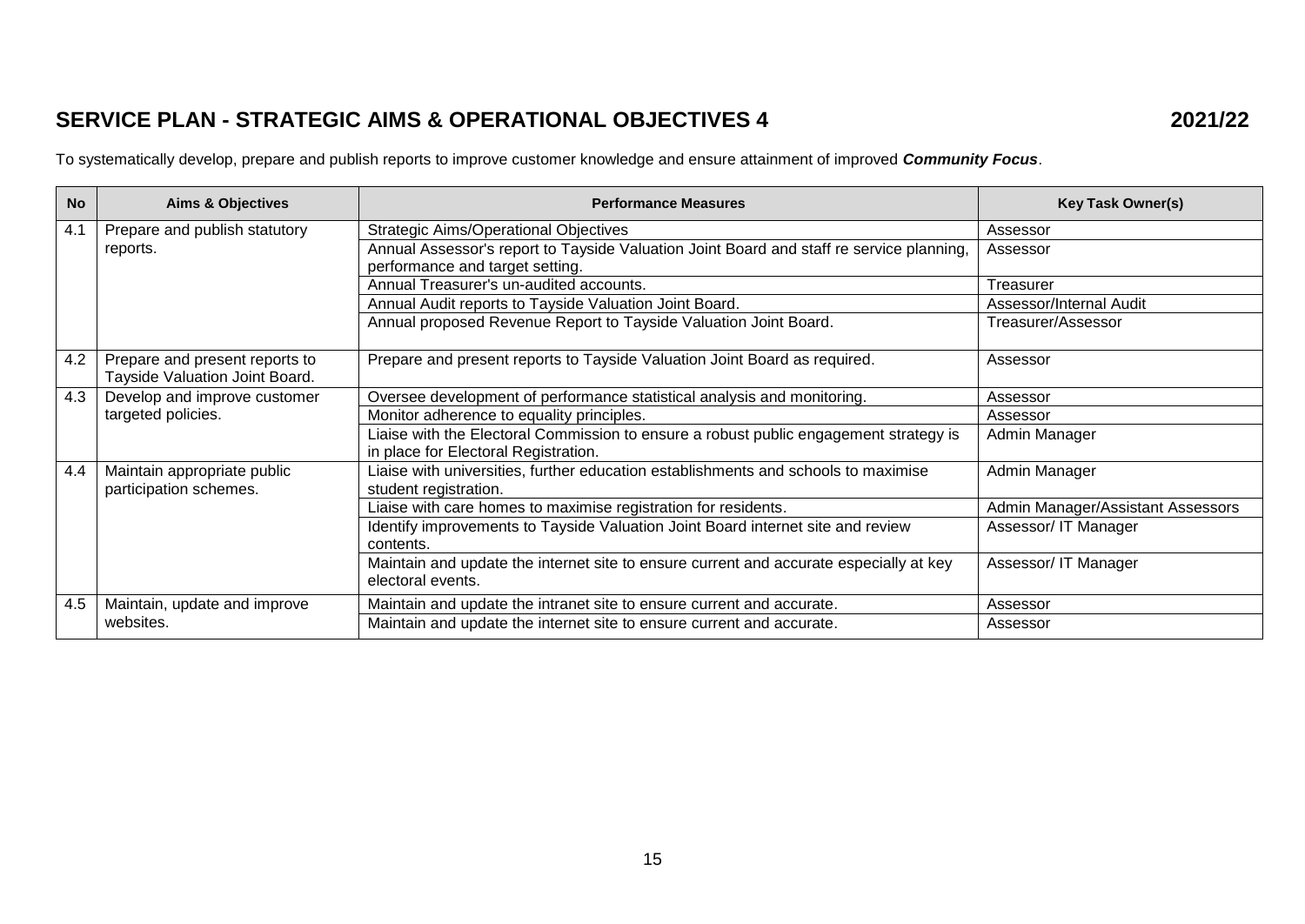## **SERVICE PLAN - STRATEGIC AIMS & OPERATIONAL OBJECTIVES 5 2021/22**

To set standards and undertake corporate improvement in *Service Delivery Arrangements* and review the performance management and planning framework to ensure continuous improvement.

| <b>No</b> | <b>Aims &amp; Objectives</b>        | <b>Performance Measures</b>                                                            | <b>Key Task Owner(s)</b>             |
|-----------|-------------------------------------|----------------------------------------------------------------------------------------|--------------------------------------|
| 5.1       | Maintain Valuation Roll key and     | Agree and set KPI targets for Valuation Roll.                                          | <b>Assessor/ Assistant Assessors</b> |
|           | internal performance indicators.    | Agree internal indicators for Valuation Roll performance.                              | <b>Assessor/ Assistant Assessors</b> |
|           |                                     | Monitor, analyse and report on Valuation Roll performance at regular management        | <b>Assessor/ Assistant Assessors</b> |
|           |                                     | meetings.                                                                              |                                      |
| 5.2       | Maintain Council Tax key and        | Agree and set KPI targets for Council Tax.                                             | Assessor/ Assistant Assessors        |
|           | internal performance indicators.    | Agree internal indicators for Council Tax performance.                                 | <b>Assessor/ Assistant Assessors</b> |
|           |                                     | Monitor, analyse and report on Council Tax performance at regular management           | <b>Assessor/ Assistant Assessors</b> |
|           |                                     | meetings.                                                                              |                                      |
| 5.3       | Meet Electoral Registration key and | Produce and submit details of Electoral Registration planning to Electoral Commission. | Assessor/ Admin Manager              |
|           | internal performance indicators.    |                                                                                        |                                      |
|           |                                     | Produce and submit statistical monitoring and indicators for Electoral Registration    | Assessor/ Admin Manager              |
|           |                                     | performance to Electoral Commission.                                                   |                                      |
|           |                                     | Monitor, analyse and report on Electoral Registration performance at regular           | Admin Manager                        |
|           |                                     | management meetings.                                                                   |                                      |
| 5.4       | Prepare, monitor and review         | Monitor Corporate and Service Plans.                                                   | Assessor/ Assistant Assessors        |
|           | Service Plan.                       | Ensure adherence to Service Plan and Performance Indicators.                           | <b>Assessor/ Assistant Assessors</b> |
| 5.5       | Prepare and implement EPDR          | Review EPDR Procedure, implement procedure and review staff comments and               | <b>Assessor/ Assistant Assessors</b> |
|           | scheme Reviews.                     | organisational requirements.                                                           |                                      |
| 5.6       | Maintain and update Health &        | Ensure all Health and Safety procedures are monitored and reviewed by the Health and   | <b>Assessor/ Assistant Assessors</b> |
|           | Safety Procedures.                  | Safety Working Group and reported at regular management meetings.                      |                                      |
|           |                                     | Present a Health and Safety Report to Tayside Valuation Joint Board annually.          | Assessor                             |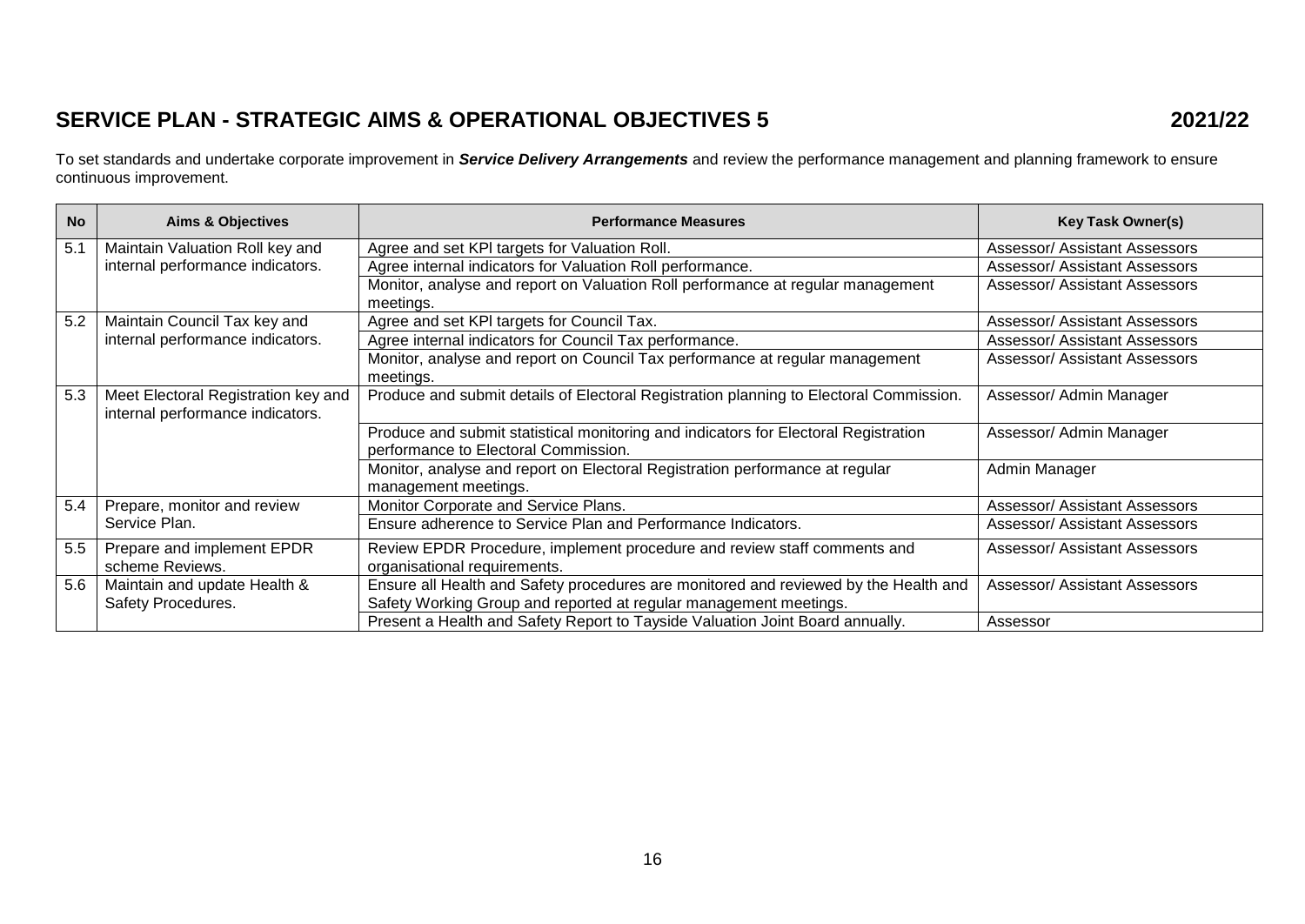## **SERVICE PLAN - STRATEGIC AIMS & OPERATIONAL OBJECTIVES 6 2021/22**

To review roles, responsibilities, *Structures and Processes* to ensure effective balance or responsibility and authority.

| <b>No</b> | <b>Aims &amp; Objectives</b>        | <b>Performance Measures</b>                                                            | <b>Key Task Owner(s)</b> |
|-----------|-------------------------------------|----------------------------------------------------------------------------------------|--------------------------|
| 6.1       | Review Standing Orders, Scheme      | Review contents of Standing Orders 5 yearly.                                           | Assessor/Clerk/Treasurer |
|           | of Delegation and Financial         | Review contents of Scheme of Delegation 5 yearly.                                      | Assessor/Clerk/Treasurer |
|           | Regulations 5 yearly.               | Review contents of Financial Regulations 5 yearly.                                     | Assessor/Clerk/Treasurer |
| 6.2       | Adhere to Standing Orders,          | Report to Tayside Valuation Joint Board re review of contents of Standing Orders 5     | Assessor/Clerk/Treasurer |
|           | Scheme of Delegation and            | vearly.                                                                                |                          |
|           | <b>Financial Regulations.</b>       | Report to Tayside Valuation Joint Board re review of contents of Scheme of Delegation  | Assessor/Clerk/Treasurer |
|           |                                     | 5 yearly.                                                                              |                          |
|           |                                     | Report to Tayside Valuation Joint Board re review of contents of Financial Regulations | Assessor/Clerk/Treasurer |
|           |                                     | 5 yearly.                                                                              |                          |
| 6.3       | Consider structure and              | Monitor compliance with Standing Orders, Scheme of Delegation and Financial            | Assessor/Clerk/Treasurer |
|           | responsibilities with staff changes | Regulations for executive and managers.                                                |                          |
|           | and new tasks.                      | Review staffing and post requirements when staff leave, reduce hours or alter posts.   | Assessor                 |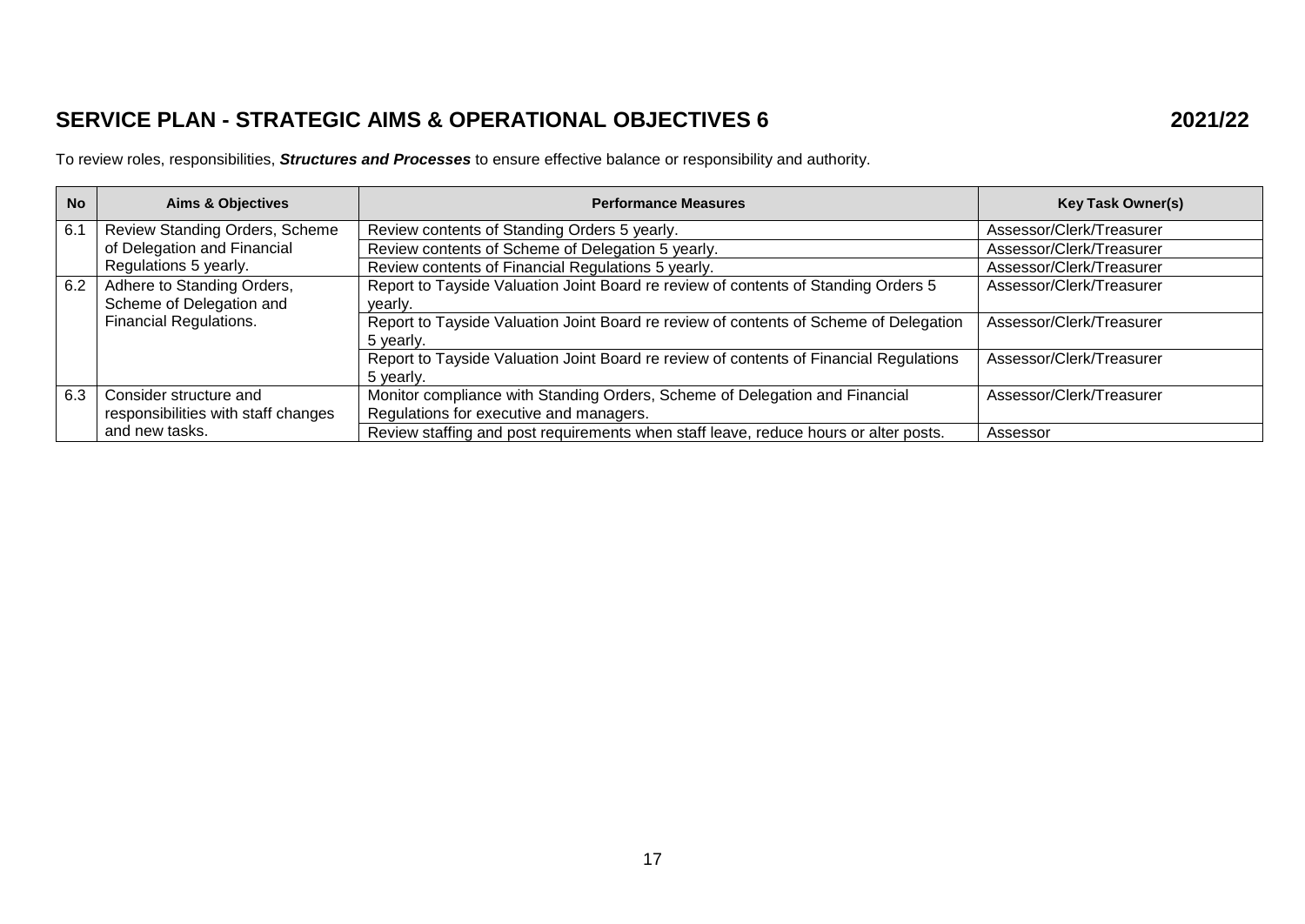## **SERVICE PLAN - STRATEGIC AIMS & OPERATIONAL OBJECTIVES 7 2021/22**

To review, monitor and maintain organisational *Risk Management and Internal Controls* to ensure efficient and effective delivery of service.

| <b>No</b> | <b>Aims &amp; Objectives</b>                            | <b>Performance Measures</b>                                                                                                  | <b>Key Task Owner(s)</b>             |
|-----------|---------------------------------------------------------|------------------------------------------------------------------------------------------------------------------------------|--------------------------------------|
| 7.1       | Identity risks.                                         | Consider new risks for addition to risk registers at regular management meetings.                                            | <b>Assessor/ Assistant Assessors</b> |
|           |                                                         | Consider risks within each service delivery planning timetable on an ongoing basis.                                          | <b>Assessor/ Assistant Assessors</b> |
|           |                                                         | Consider risks arising from legislative changes.                                                                             | <b>Assessor/ Assistant Assessors</b> |
| 7.2       | Mitigate risks.                                         | Ensure mitigation strategy is considered timeously.                                                                          | <b>Assessor/ Assistant Assessors</b> |
|           |                                                         | Implement mitigation decisions effectively.                                                                                  | <b>Assessor/ Assistant Assessors</b> |
| 7.3       | Monitor and review risks.                               | Monitor budget spend and variances at regular management meetings.                                                           | <b>Assessor/ Assistant Assessors</b> |
|           |                                                         | Monitor actions resulting from audit reports at regular management meetings.                                                 | <b>Assessor/ Assistant Assessors</b> |
|           |                                                         | Liaise with the Treasurer to the Joint Board to ensure appropriate monitoring and<br>accounting.                             | Assessor                             |
|           |                                                         | Review risk register at regular management meetings.                                                                         | <b>Assessor/ Assistant Assessors</b> |
| 7.4       | Maintain task specific and strategic<br>risk registers. | Maintain work timetables with corresponding risk management monitoring regularly at<br>all relevant meetings.                | <b>Assessor/ Assistant Assessors</b> |
|           |                                                         | Consider new risks to be added to timetables/risk registers on an ongoing basis.                                             | <b>Assessor/ Assistant Assessors</b> |
|           |                                                         | Mitigate all risks on timetables/risk registers on an ongoing basis                                                          | <b>Assessor/ Assistant Assessors</b> |
| 7.5       | Report risks to Tayside Valuation                       | Report to Joint Board on identified key risks annually.                                                                      | Assessor                             |
|           | Joint Board and review risk                             | Report to Joint Board on budget monitoring on a quarterly basis.                                                             | Assessor/Treasurer                   |
|           | strategy as required.                                   | Submit external and internal auditors' reports and actions carried out resulting from<br>recommendations to the Joint Board. | Assessor                             |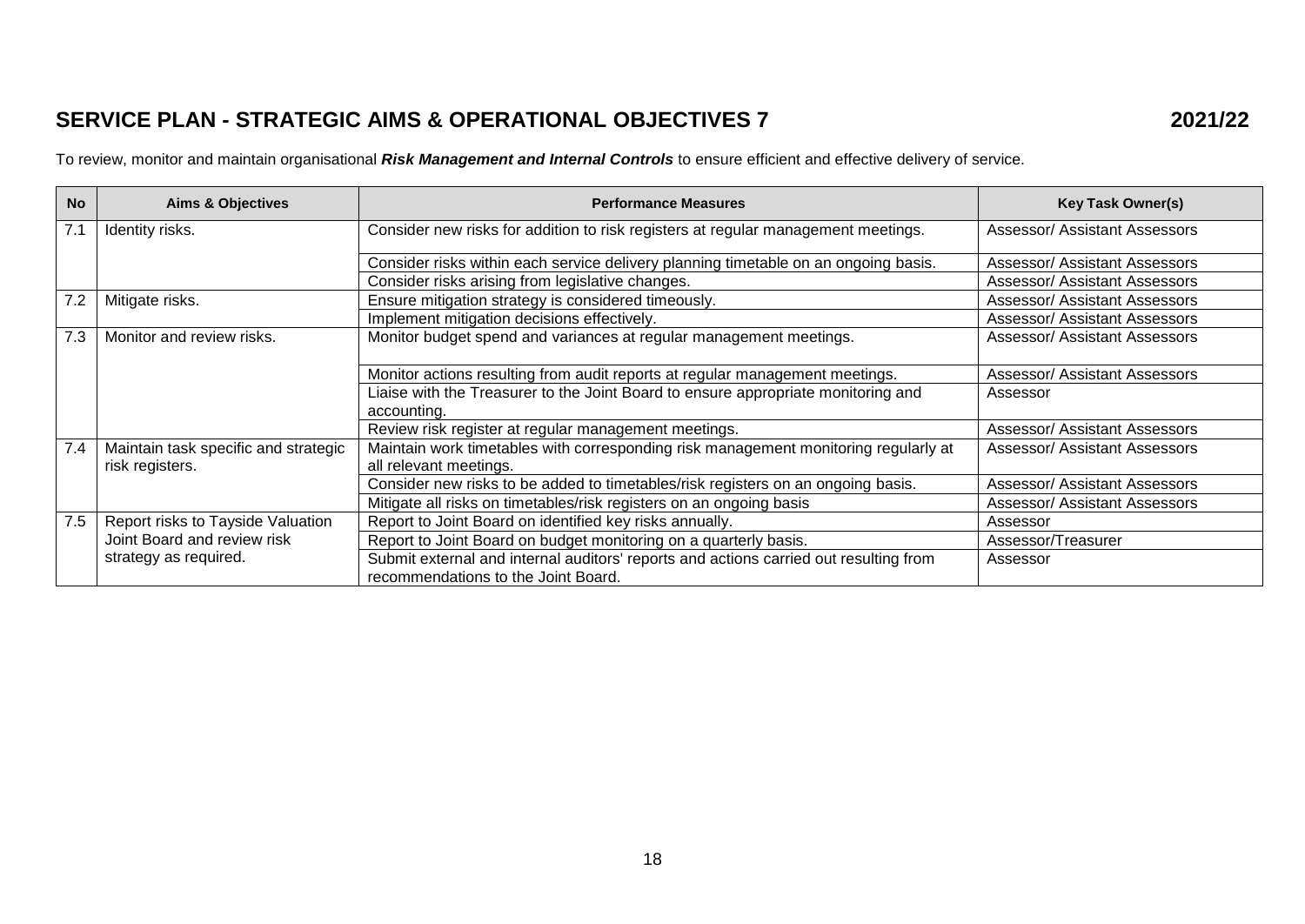## **SERVICE PLAN - STRATEGIC AIMS & OPERATIONAL OBJECTIVES 8 2021/22**

To develop, adopt and review formal documentation and put in place appropriate systems to ensure *Standards of Conduct* are adhered to.

| <b>No</b> | <b>Aims &amp; Objectives</b>                                                                                       | <b>Performance Measures</b>                                                                                                                                                                                      | <b>Key Task Owner(s)</b>             |
|-----------|--------------------------------------------------------------------------------------------------------------------|------------------------------------------------------------------------------------------------------------------------------------------------------------------------------------------------------------------|--------------------------------------|
| 8.1       | Monitor legislation to ensure<br><b>Tayside Valuation Joint Board</b><br>policies and procedures are<br>compliant. | Ensure compliance with Tayside Valuation Joint Board policies on a day to day basis.                                                                                                                             | <b>Assessor/ Assistant Assessors</b> |
| 8.2       | Monitor and review compliance to<br>Freedom of Information, Data<br>Protection and Equalities.                     | Ensure compliance with all legal requirements e.g. Records management, Freedom of<br>Information, Data Protection, Equal Opportunities, etc. on a day to day basis and<br>assess at regular management meetings. | <b>Assessor/ Assistant Assessors</b> |
|           |                                                                                                                    | Ensure Complaints policy and procedure meets required standards.                                                                                                                                                 | <b>Assessor/ Assistant Assessors</b> |
| 8.3       | Prepare for and implement<br>amended processes and<br>procedures required for GDPR                                 | Ensure compliance with the requirements of the General Data Protection Regulations<br>2018 and the Data protection Act 2018.                                                                                     | Assessor / Assistant Assessors       |
| 8.4       | Monitor and implement Records<br>Management Policy and Action<br>Plan.                                             | Ensure Records Management Policy and Action Plan are implemented to the required<br>standard.                                                                                                                    | <b>Assessor/ Assistant Assessors</b> |
| 8.5       | Report on Whistle Blowing.                                                                                         | Ensure the policy and procedures are reviewed as appropriate to ensure staff concerns<br>are addressed.                                                                                                          | Assessor/ Assistant Assessors        |
|           |                                                                                                                    | Report on items raised as appropriate.                                                                                                                                                                           | <b>Assessor/ Assistant Assessors</b> |
| 8.6       | Provide management, guidance<br>and support timeously.                                                             | Ensure that policies are reviewed regularly, advised to the Joint Board and staff briefed.                                                                                                                       | Assessor/ Assistant Assessors        |
|           |                                                                                                                    | Ensure that appropriate guidance is developed and training given for new tasks<br>produced.                                                                                                                      | <b>Assessor/ Assistant Assessors</b> |
|           |                                                                                                                    | Ensure that policies are available, preferably on the Tayside Valuation Joint Board<br>intranet.                                                                                                                 | <b>Assessor/ Assistant Assessors</b> |
|           |                                                                                                                    | Ensure an appropriate support structure is in place for all employees.                                                                                                                                           | Assessor/ Assistant Assessors        |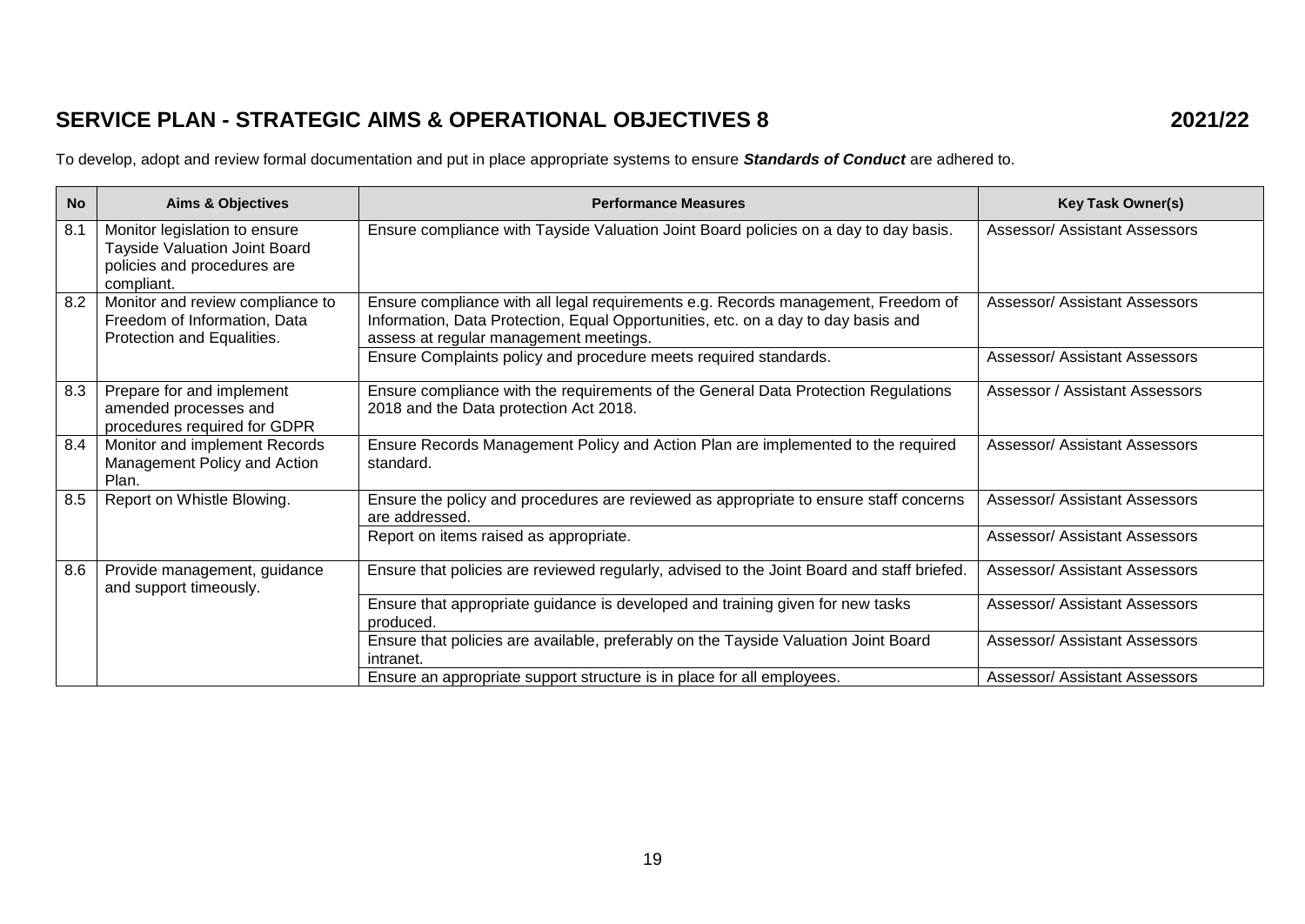## **SERVICE PLAN - STRATEGIC AIMS & OPERATIONAL OBJECTIVES 9 2021/22**

To plan and deliver an *organisational development strategy* considering corporate initiatives to ensure efficiency and quality of service delivery.

| <b>No</b> | <b>Aims &amp; Objectives</b>         | <b>Performance Measures</b>                                                          | <b>Key Task Owner(s)</b>             |
|-----------|--------------------------------------|--------------------------------------------------------------------------------------|--------------------------------------|
| 9.1       | Maintain annual Service Plan.        | Prepare annual service plan and present to Tayside Valuation Joint Board.            | Assessor                             |
|           |                                      | Ensure staff awareness, guidance, monitoring and assessment of compliance            | Assessor/ Assistant Assessors        |
|           |                                      | procedures.                                                                          |                                      |
|           |                                      | Monitor compliance with the Service Plan on a day to day basis and assess at regular | <b>Assessor/ Assistant Assessors</b> |
|           |                                      | management meetings.                                                                 |                                      |
| 9.2       | Deliver corporate improvement.       | Develop and review internal performance indicators and update KPIs to ensure         | <b>Assessor/ Assistant Assessors</b> |
|           |                                      | improvement.                                                                         |                                      |
|           |                                      | Monitor performance improvement and report at management meetings and Tayside        | <b>Assessor/ Assistant Assessors</b> |
|           |                                      | Valuation Joint Board.                                                               |                                      |
|           |                                      | Monitor and report absence levels.                                                   | <b>Assessor/ Assistant Assessors</b> |
|           |                                      | Discuss and develop corporate improvement strategies at management meetings.         | <b>Assessor/ Assistant Assessors</b> |
|           |                                      | Ensure that key corporate objectives are communicated to all staff and included in   | Assessor/ Assistant Assessors        |
|           |                                      | EPDR process.                                                                        |                                      |
| 9.3       | Deliver Key Corporate Objectives &   | Review key corporate objectives at regular management meetings.                      | <b>Assessor/ Assistant Assessors</b> |
|           | <b>Tayside Valuation Joint Board</b> | Ensure key corporate objectives are communicated to all staff and included in EPDR   | <b>Assessor/ Assistant Assessors</b> |
|           | Mission, vision, aims and            | process.                                                                             |                                      |
|           | objectives.                          | Communicate and monitor adherence to Mission, vision, aims and objectives.           | <b>Assessor/ Assistant Assessors</b> |
| 9.4       | Review and update staff training     | Ensure training requirements identified through EPDR and by other management         | Assessor/ Assistant Assessors/       |
|           | and development.                     | routes are reported to regular management meetings.                                  | <b>Principal Valuer</b>              |
|           |                                      | Ensure appropriate training is provided.                                             | Assessor/ Assistant Assessors/       |
|           |                                      |                                                                                      | <b>Principal Valuer</b>              |